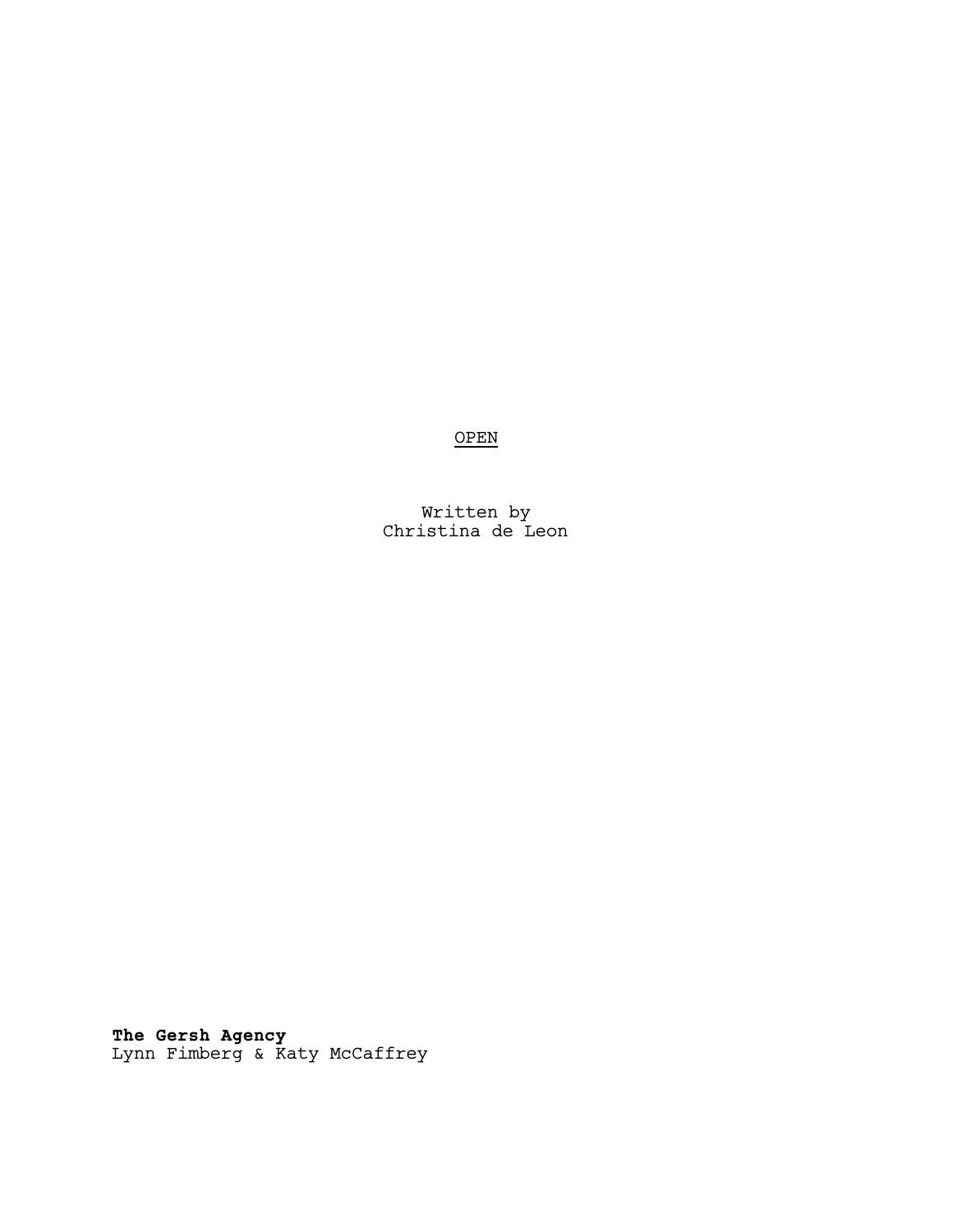# INT. GYM - VALENTINE'S DAY

RUBY (30, loyal, water sign) peddles rhythmically on a stationary bike. Her eyes are fixed on the *superb* ass of the WOMAN cycling in front of her. Round, firm... suddenly *very* aware of how creepy she's being, Ruby shakes herself out of it. She Googles on her PHONE: **How many times a day is normal to masturbate?**

Google reports back: **There is no normal. Some people masturbate multiple times a day, some once a week, some never. It varies from person to person.**

Ruby sighs. *Well, that was no help*. She turns to her friend, JOE (30, rugged cat-dad), on the bike next to her.

> RUBY How many times a day do you masturbate?

JOE A *day?* I would say like, 3 or 4 times a *week*, maybe.

RUBY But you're a boy.

JOE Yeah, well-- I've been busy. Why, how many times a day do you?

RUBY At *least* three.

Joe is visibly stunned.

JOE

Wha-- Do you just like, watch a lot of porn? Or look at nudes, or do you *fantasize* about people?

## RUBY

Yes, I have a *very* overactive imagination. Like, all I have to do is *think* about Rachel Weisz choking me, and I'll suddenly *feel* her fingers around my neck. And I started having these *amazingly* vivid dreams where she's dressed in her outfit from *The Favourite* and like, she's mad at me for some reason so she pushes me to the ground and steps on my chest and then we bang in front of Olivia Coleman.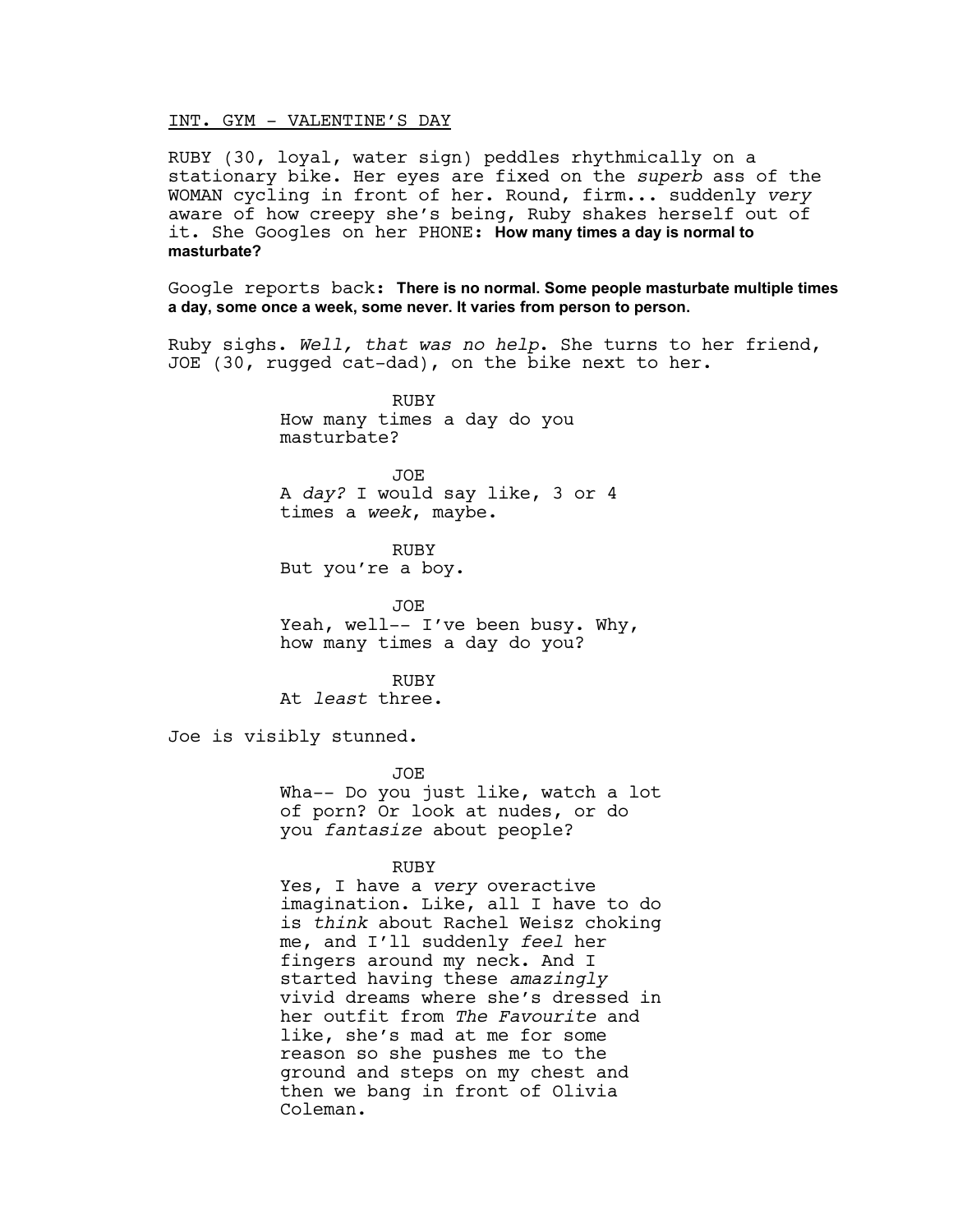JOE Wow, I-- I just look at boobs. I take it you and Jess still aren't having sex? RUBY We were actually doing pretty well a couple weeks ago. But that happens sometimes. We'll have *one* great week, and then we'll go like, two months without fucking. JOE I mean, you guys have been together for *so* long. RUBY Yeah, so have my parents, and *they* can't *stop* having sex. Our last family vacation, I had to get a room on a different floor. JOE Horrifying, but at the same time... goals? RUBY Ew, dude. JOE Have you tried toys? RUBY We went to The Pleasure Chest *last* Valentine's Day. Didn't buy anything, though. JOE What's the plan for tonight? RUBY Order a pizza. Watch *My Best Friend's Wedding*. JOE (beat) *Ruby*. You're perpetuating the rut! Take her out to dinner, get drinks, makeout on the dance floor.

RUBY Ugh. But everything is so busy on Valentine's Day.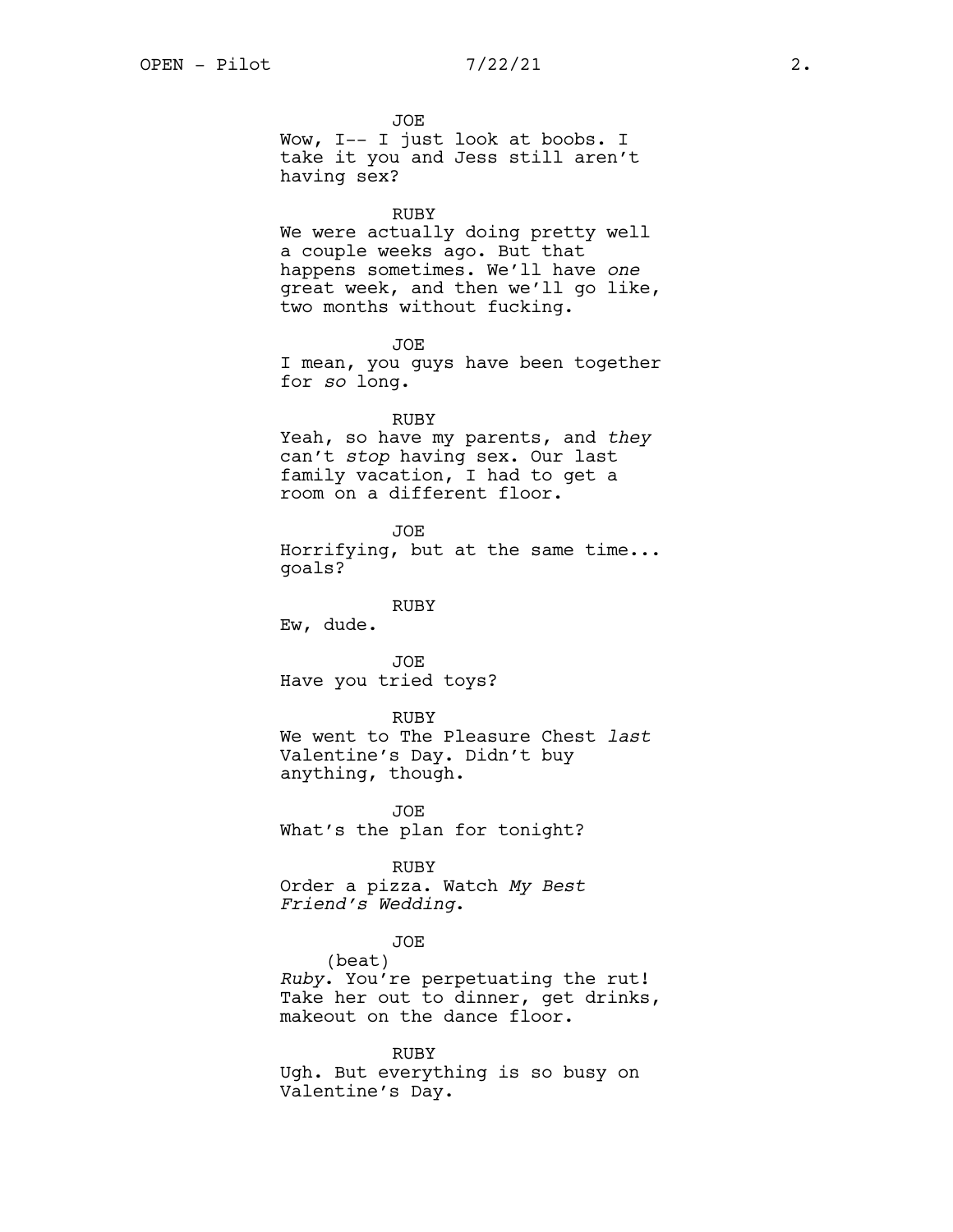The Woman cycling in front of Ruby dismounts her bike and gathers her things. She turns to Ruby.

> WOMAN For your research... I masturbate every morning before coffee. Twice on weekends.

The Woman saunters off. She looks back at Ruby and grins before disappearing into the locker room.

> JOE Oop. She gave you eyes. She wants you to follow her.

RUBY (ughhhhh) How come everyone wants to fuck me except my girlfriend?

JOE Maybe you guys should open the relationship.

Ruby laughs.

JOE (CONT'D) I'm serious. Peter and Kyle did it and they swear it's what saved their marriage. (beat, realizing) I think you and Jess are the only gay couple I know who aren't open.

That hits Ruby. As she takes that in, title comes up--

# **OPEN**

## INT. APARTMENT - LATER

Ruby sits at her work-from-home set up: two big computer monitors, a color-coded keyboard... all the things a freelance editor needs. She's on the phone.

> VOICE (V.O. FROM PHONE) Edible Arrangements.

RUBY (INTO PHONE) Hi, I'd like to order the Berry Chocolate Love Bouquet to be delivered.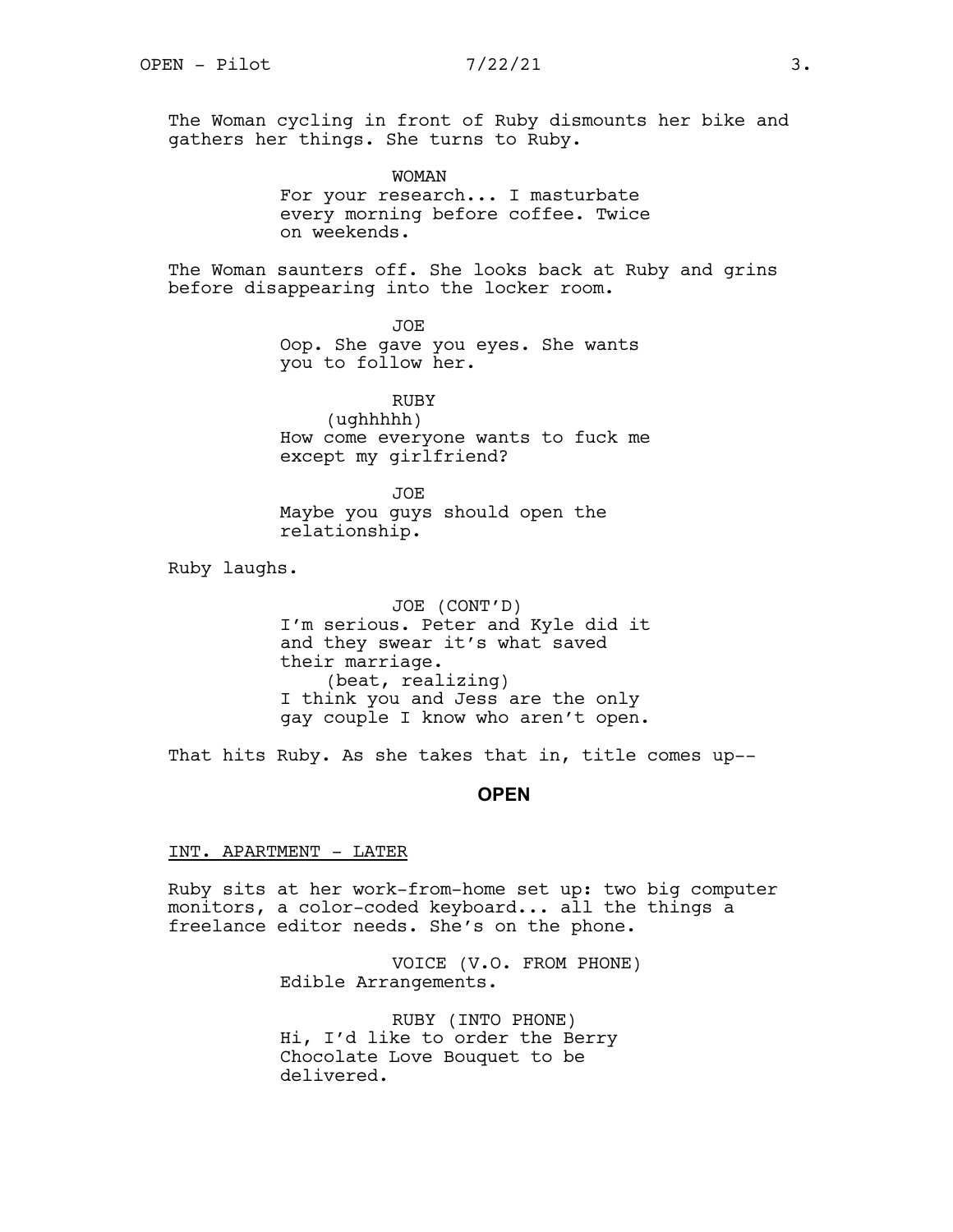VOICE (V.O. FROM PHONE) Please hold.

Ruby is placed on hold. Her computer *DINGS* with an iMessage:

# **From: CHARLOTTE DENVER OMG look at this Instagram mem'**

There's a PHOTO attached of Ruby and CHARLOTTE (27,<br>strikingly beautiful with piercing eyes, "straight") at a dive bar one year ago, drunk, cheek to cheek. Charlotte's arms are around Ruby. Their lips are dangerously close...

Ruby smirks and rolls her eyes at the flirtatious text. She stares at the photo, basking in that memory of being wanted. She moves to respond, then pulls her hands away from the keyboard and spins her chair away from the screen. After a beat, she slides her hand down her pants. Closes her eyes...

DISSOLVE TO:

# INT. LOCKER ROOM - FANTASY

Ruby enters the steamy, empty locker room. She's dressed in her gym clothes from earlier.

# RUBY

Hello?

RACHEL WEISZ (51, British, hot, Academy Award-winning) steps out of the shower. She's wearing that black pant and tailcoat combo she wore in the movie, *The Favourite*. And she has a SWORD for some reason.

> RACHEL WEISZ (sexy, scolding) Ruby, were you spying on me?

RUBY No, of course not, Rachel Weisz.

Rachel Weisz steps closer and raises the tip of her sword to Ruby's chest. Their faces are inches apart, now.

> RACHEL WEISZ *Don't. Lie. To me.*

Rachel Weisz's gaze is piercing. Ruby's heart races as she stares at the woman's lips. Finally, Ruby closes the gap and kisses Rachel Weisz, hard. Rachel Weisz throws the sword aside. The two women rip each other's clothes off and--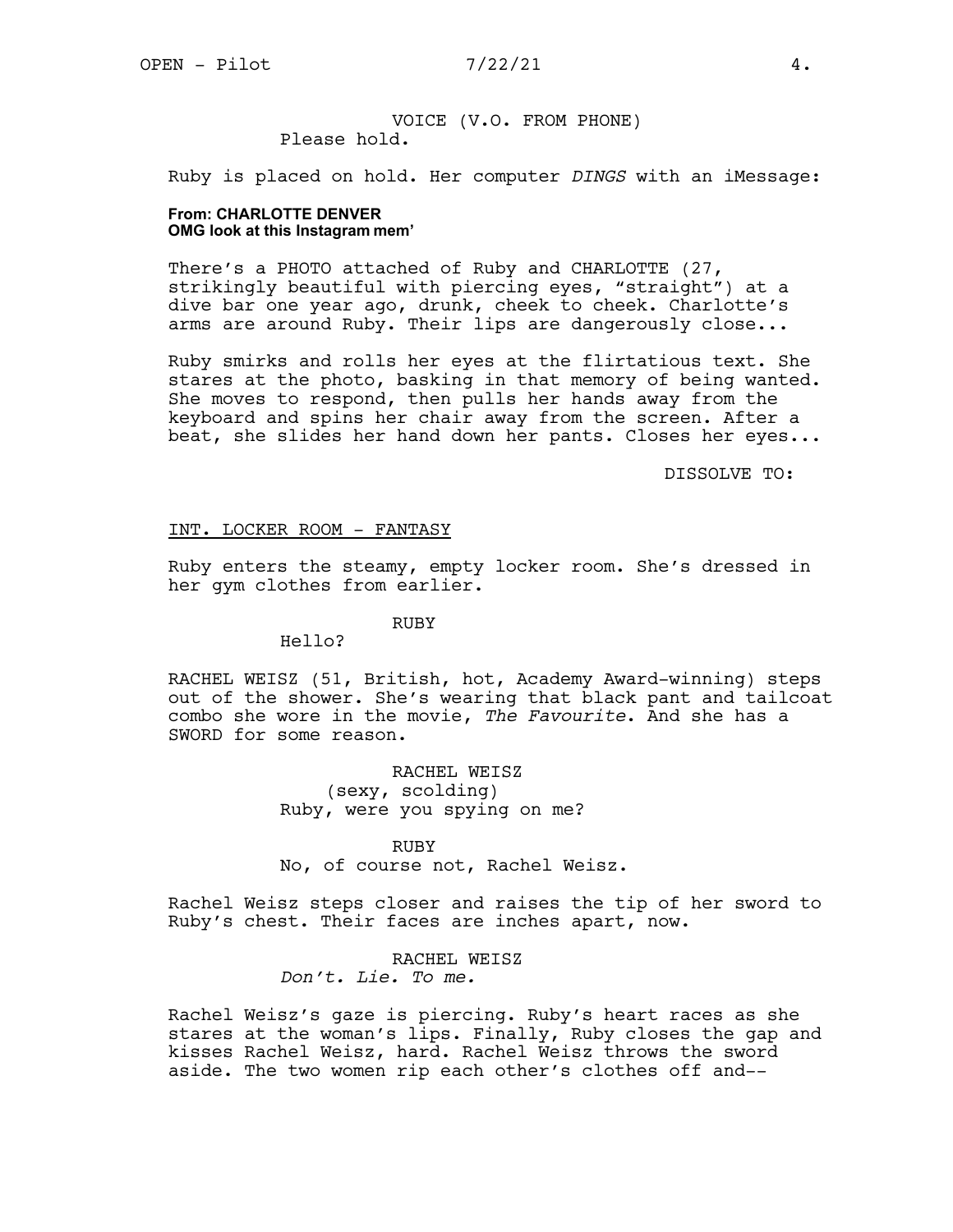VOICE (V.O. FROM PHONE) Thank you for holding.

BACK TO:

## INT. APARTMENT - SAME

Ruby, hand still down her pants, is startled out of her fantasy. She drops the phone. Scrambles to pick it up.

> RUBY (INTO PHONE) Sorry-- Hi.

VOICE (V.O.) Which arrangement did you want?

Ruby sees the PHOTO of her and Charlotte on the computer screen. Ashamed, she clicks out of the window.

> RUBY (INTO PHONE) Uh. Nevermind.

She hangs up. Ruby grabs her bag and her keys.

## INT. CONFERENCE ROOM - DAY

A colorful group of millennials gather around a conference table. VICTORIA (40s) stands at the front of the room.

> VICTORIA So that's Richie on Entertainment, Bonnie's covering Style and Beauty, and I need *one* more Culture piece.

JESS (30, extroverted introvert, goal-oriented) raises her pen. Victoria calls on her.

VICTORIA (CONT'D)

Jess.

**JESS** A sex toy company in Seattle is releasing a line of "beginner's vibrators" made for teenage girls.

BONNIE (20s, lovable office clown) chimes in.

BONNIE Wow. As the child of a scandalized immigrant mother, I had to resort to the handle of my hairbrush.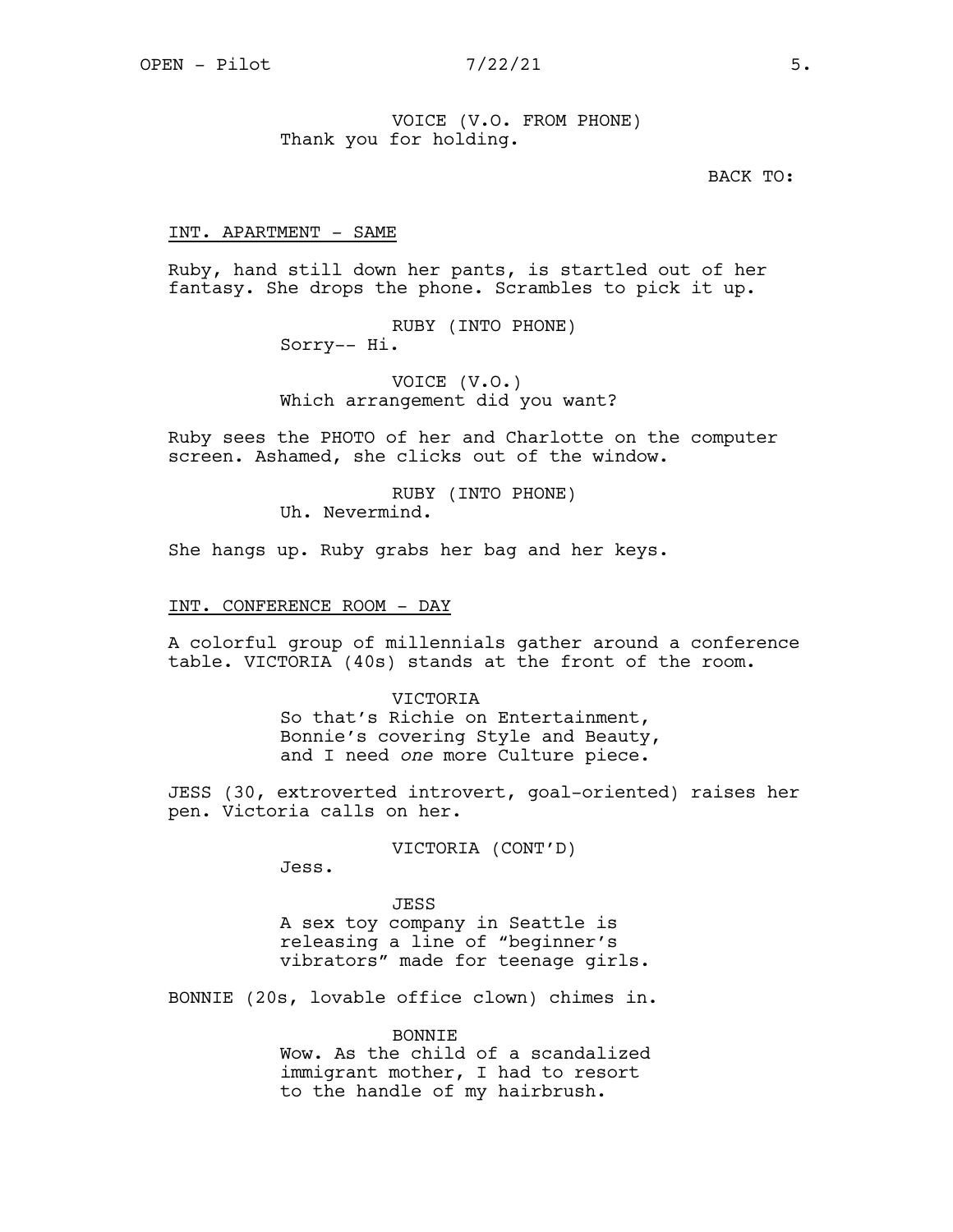Everyone laughs.

JESS Exactly. "Middle school masturbation: no, you're not the only one."

VICTORIA "What and what *not* to use." Love it. Alright, thanks, everyone.

The team disperses. Jess and Victoria walk out together.

INT. OFFICE - BULLPEN - CONTINUOUS

VICTORIA Jess, you *have* tell me your secret.

JESS My secret?

VICTORIA I swear to God, you look thinner every time I see you.

That comment makes Jess squirm a little.

JESS Oh, uh-- Ruby and I have been eating a lot of vegan lately.

VICTORIA Mm. I could never give up cheese. Well, keep it up, you look amazing.

Victoria strides away. Jess sits at her desk. Bonnie's desk is directly across.

> BONNIE Remind me why we're helping these kids look like supermodels? They shouldn't get to skip their awkward

JESS I know, my 14 year old niece looks like she's 22. It's unsettling.

Bonnie peeks at Jess' desk.

BONNIE Still no chocolate covered pineapple?

phase, it builds character.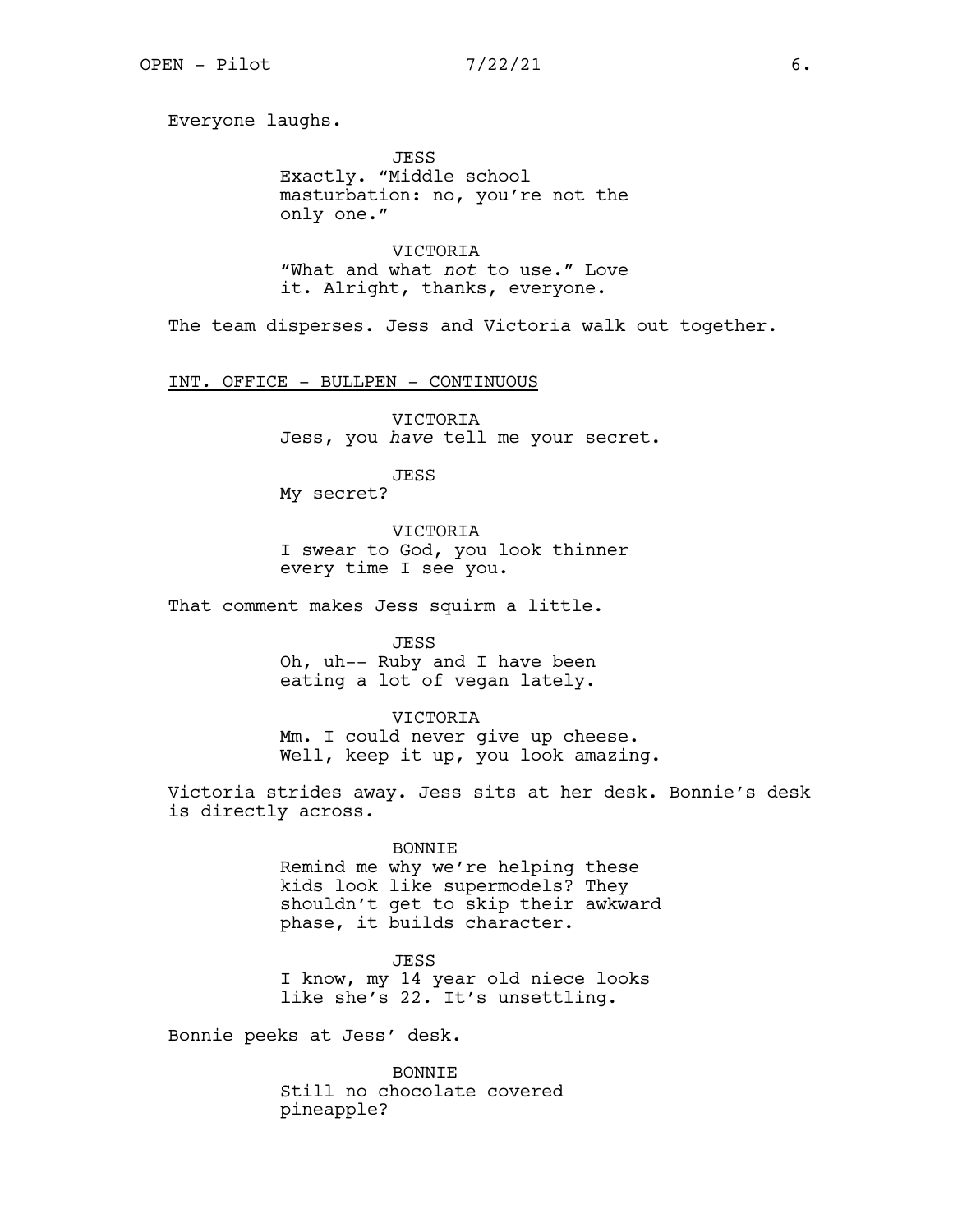JESS Don't worry, they'll be here. Ruby sends an Edible Arrangement *every* year. She loves a tradition. What are you getting into tonight?

BONNIE

My roommate and I are doing dinner at Jumbo's.

JESS They serve food at strip clubs?

BONNIE No, but she used to fuck the bartender so sometimes he lets us bring in Popeyes.

Suddenly, Ruby strides into the bullpen with a BOUQUET OF RED ROSES. Jess lights up. She goes to meet her.

> JESS Baby, what are you doing here?

Ruby kisses Jess and hands her the flowers.

RUBY Happy Valentine's Day.

JESS These are *beautiful*.

RUBY Thought I'd shake it up this year. One more thing...

Ruby hands Jess a printed out MENU.

JESS

Bavel?

RUBY Joe knows the owner and got us a last minute reservation.

Jess is suddenly tense.

JESS But-- you hate going out on Valentine's Day.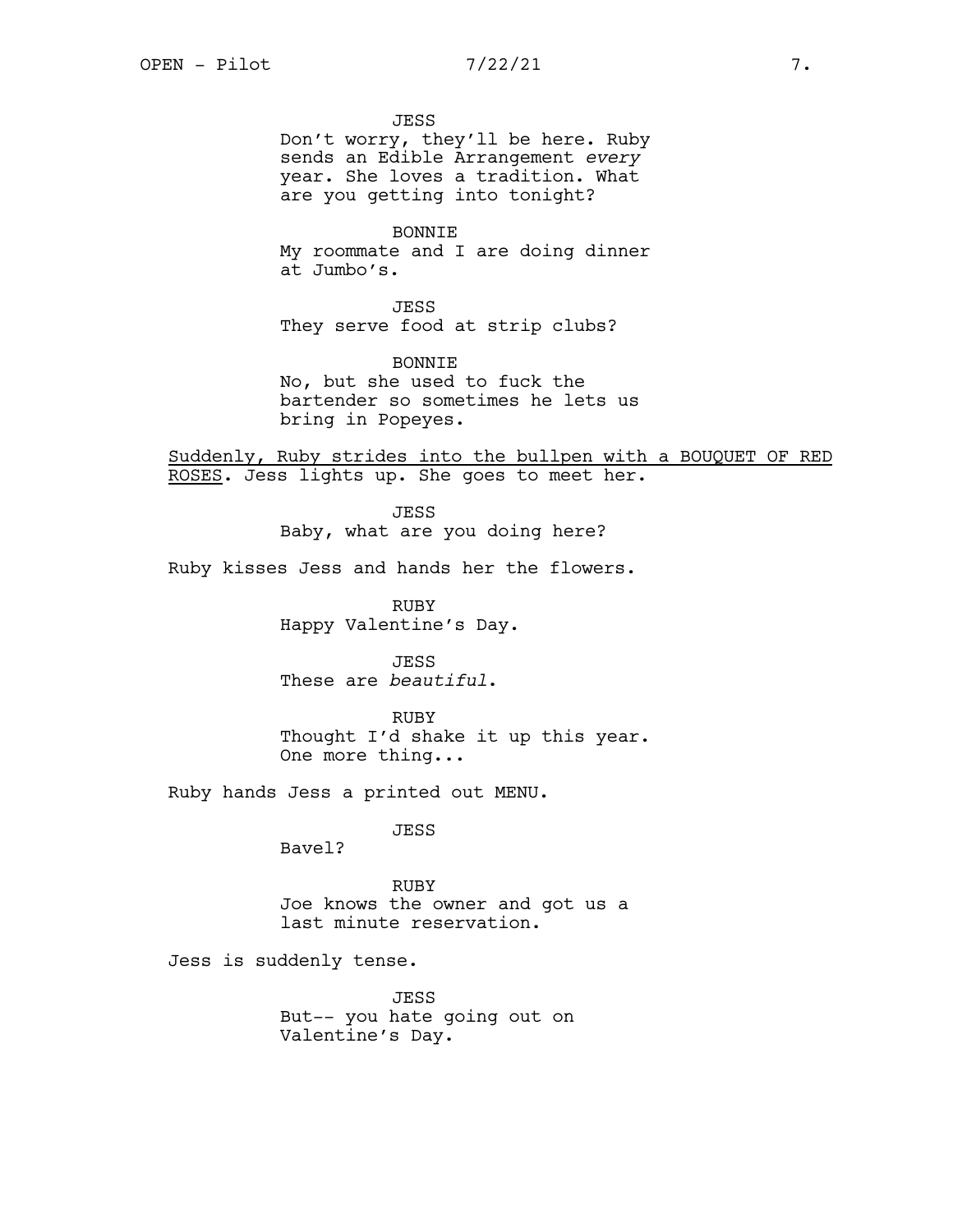RUBY Normally, yes, but this happens to be our *tenth* Valentine's Day together. I think that constitutes as an extra special occasion. Maybe after, we can hit up The Satellite?

JESS (beat, low) Baby, can't we just eat at home?

Ruby immediately deflates.

JESS (CONT'D) We just-- we talked about *pizza*. I'm mentally prepared for *pizza*.

RUBY

(trying) But that's why I brought you the menu, so you could have enough time to figure out what you want.

There's a long beat. Jess nervously FOLDS the menu several times, trying to find the right words.

RUBY (CONT'D)

Nevermind.

JESS

Ruby--

RUBY No, it's okay. You're right. I'm sorry.

Ruby tries to hide her heartache. Kisses Jess on the cheek.

RUBY (CONT'D) I should go, I'm gonna be late for therapy. I'll see you tonight.

Ruby leaves. Jess returns to her desk, and to a disappointed Bonnie.

> BONNIE So much for tradition. Those are proposal flowers, by the way.

JESS (middle school mocking) Okeeey.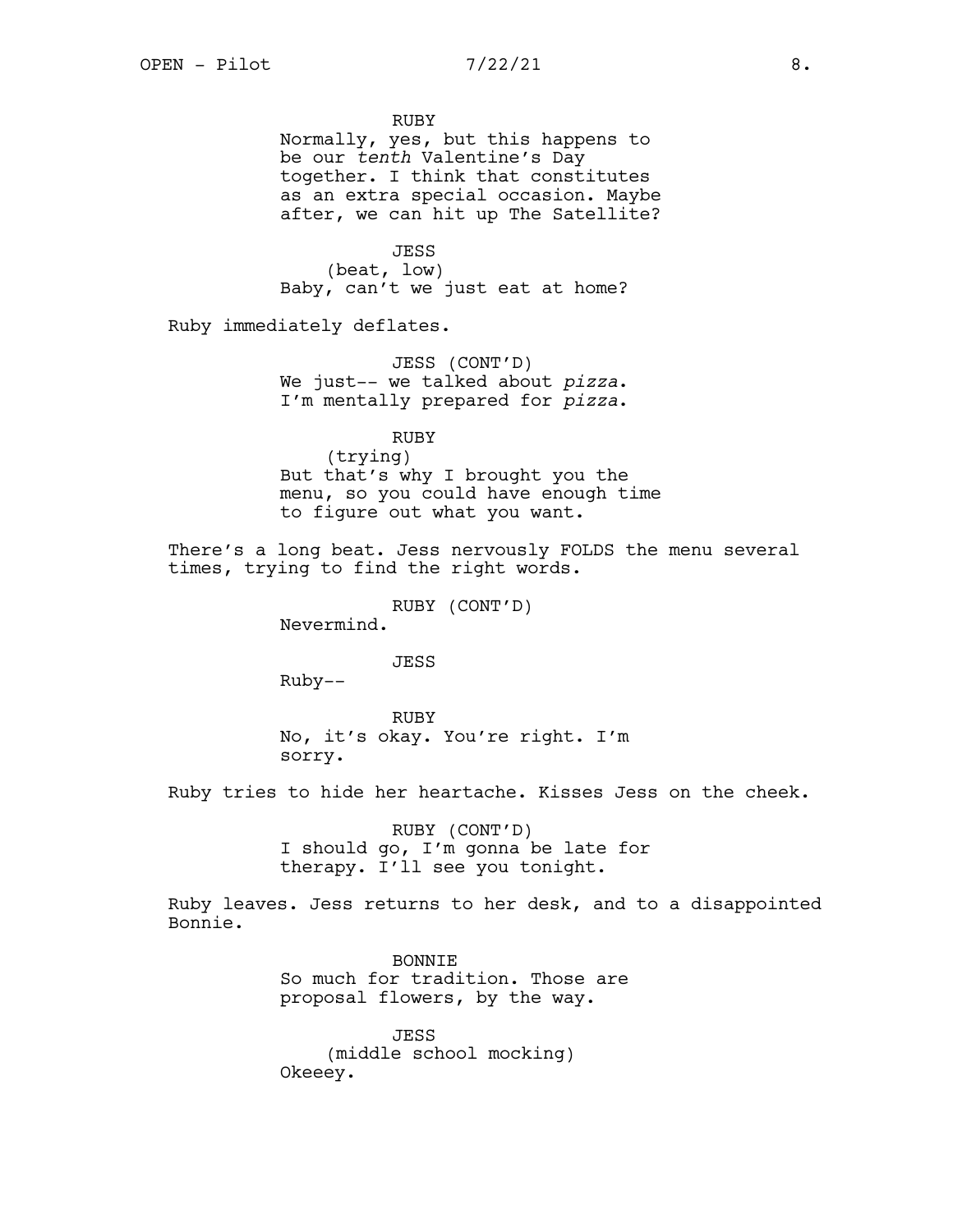BONNIE I'm kind of serious. A dozen roses, "special occasion," "tenth Valentine's Day."

JESS You were listening?

BONNIE I'm always listening. You're about to be engaged.

JESS Ruby wouldn't do that without talking to me first.

BONNIE How romantic.

**JESS** I just mean we've discussed it and we agreed that neither of us are ready yet.

**BONNTE** (sure, Jan) Okay, well, maybe get a manicure for those engagement ring photos just in case.

Off Jess, suddenly worried--

INT. ELEVATOR - DAY

Ruby steps into the empty elevator in Jess' building and hits the DOWN BUTTON. The reflective doors close. She stares at her herself, examining her gray hairs and worry lines. Then, Rachel Weisz appears behind Ruby in the reflection.

> RACHEL WEISZ There you are, you naughty girl.

RUBY Ah! Rachel Weisz!

Ruby spins around to face the woman, but Rachel Weisz spins her back around to face the reflection. She comes up behind Ruby, running her hands all over her body. In Ruby's ear...

> RACHEL WEISZ Did you think you could hide from me?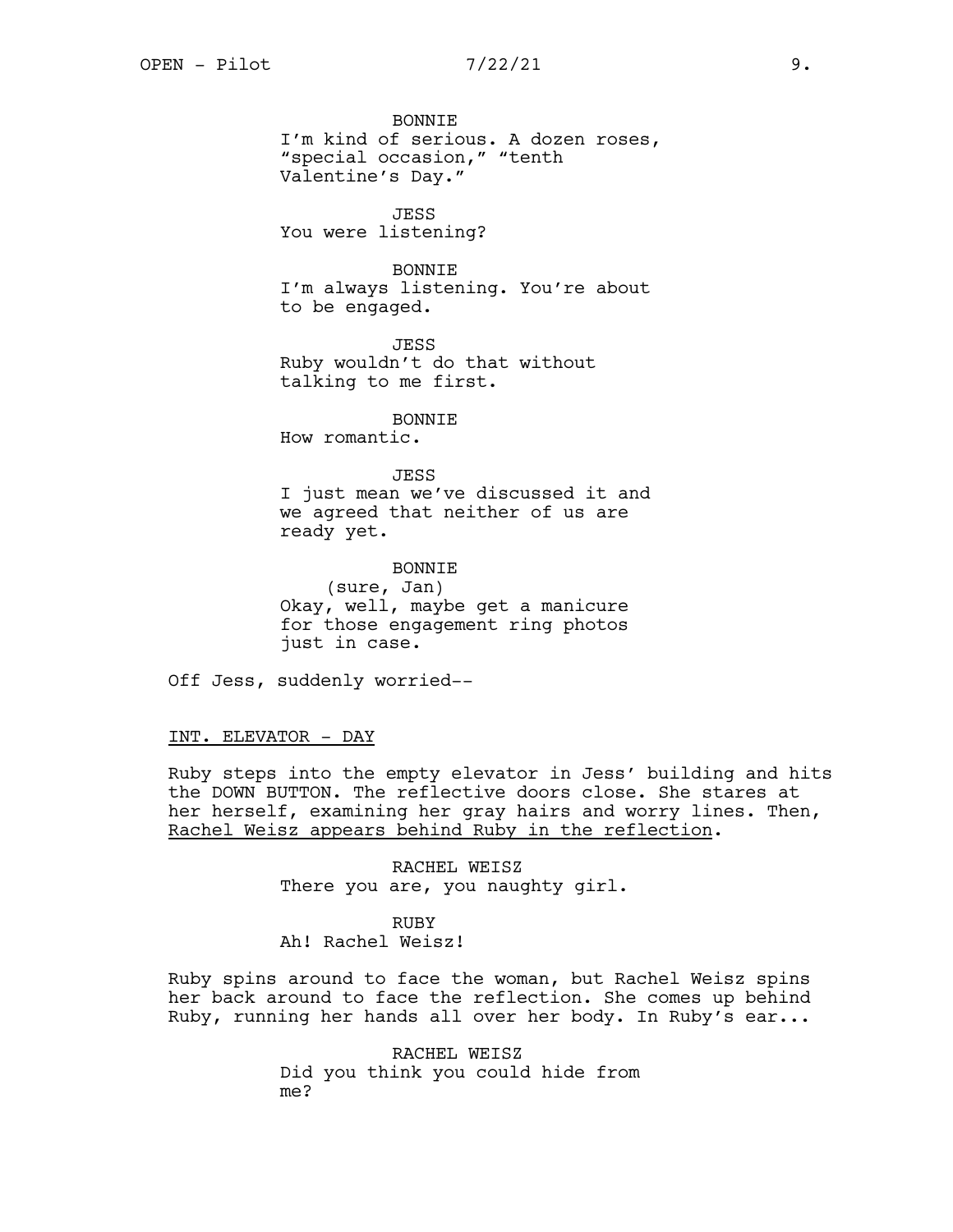RUBY (hot and bothered) We can't. Not here.

RACHEL WEISZ I'll have you whenever and *wherever* I want, do you understand?

Ruby nods. Rachel Weisz pushes the elevator STOP BUTTON, then slips her hands down the front of Ruby's pants. She uses her other hand to GRIP Ruby's neck. Rachel Weisz moves her hand around and watches Ruby in the reflective elevator doors.

Suddenly, the British bombshell is gone. Ruby is alone, masturbating in the elevator. This time she finishes.

## INT. THERAPIST'S OFFICE - DAY

RUBY

I think I have a problem.

Ruby sits across from her therapist, HOPE (30s, queer, chill; think if Kristen Stewart had a doctorate in psychotherapy).

HOPE

Frequent masturbation is only a problem when it gets in the way of you living your life. Do you cancel plans so you can masturbate? Do you forget to feed yourself because you're too busy watching porn?

RUBY

I mean, yeah, sometimes I'll say I'm gonna have a quick wank before lunch, and then next thing I know the sun is going down.

Beat. Hope makes a note on a LEGAL PAD.

RUBY (CONT'D) Gahhhh! It makes me feel so weird when you do that!

HOPE (lol) I know, dude, but I gotta do it. The last time you "wanked" until sunset... what triggered that?

RUBY (beat, embarrassed) A video of someone singing.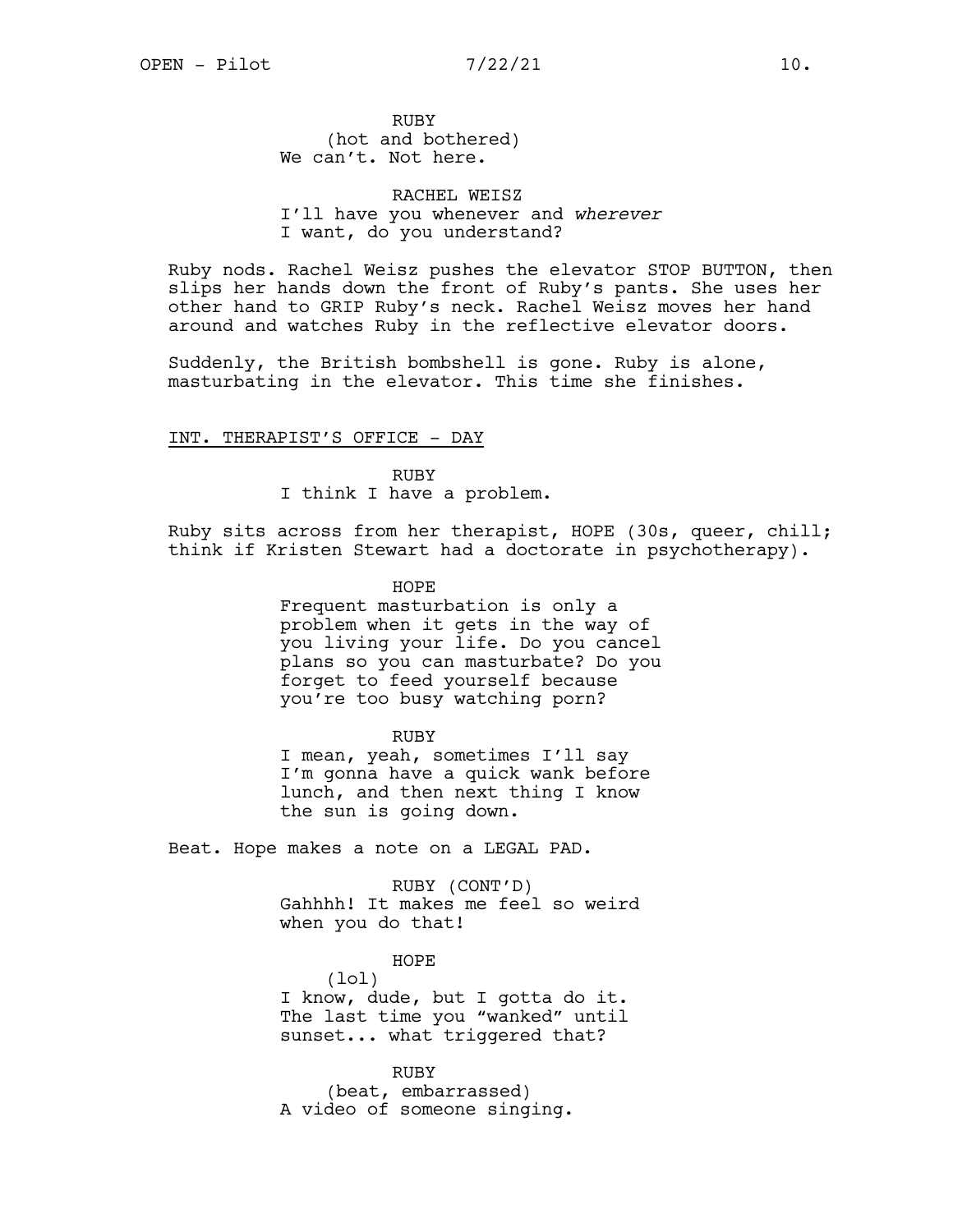HOPE *Singing*? Are we talking about Charlotte?

Ruby makes a face. She hates to admit it, but yes, we *are* talking about Charlotte.

## RUBY

She posted a video of herself singing, and that's my weakness, so yeah, hands down the pants. And then I just-- wanted to come again, and again, and I couldn't stop.

HOPE Were you thinking about Charlotte the whole time?

RUBY No, I actually can't think about her when I masturbate.

HOPE Who do you think about?

RUBY

Rachel Weisz. Or-- various Rachel Weisz roles. If I think about anyone else, it makes me feel too guilty and it ruins the mood.

Hope makes another note on her pad. Ruby sighs.

HOPE Remind me, you and Charlotte have never hooked up?

RUBY

No, I've *never* cheated on Jess. But there have been some close calls with Charlotte. Nights where she'd get drunk and flirty and touchy... (then, bitter) And then when I ask her about it the next day, she reminds me that she's straight and she's "so sorry" but I must've read into something.

HOPE (shakes her head) She's playin' games. She wants to see how far she can take it.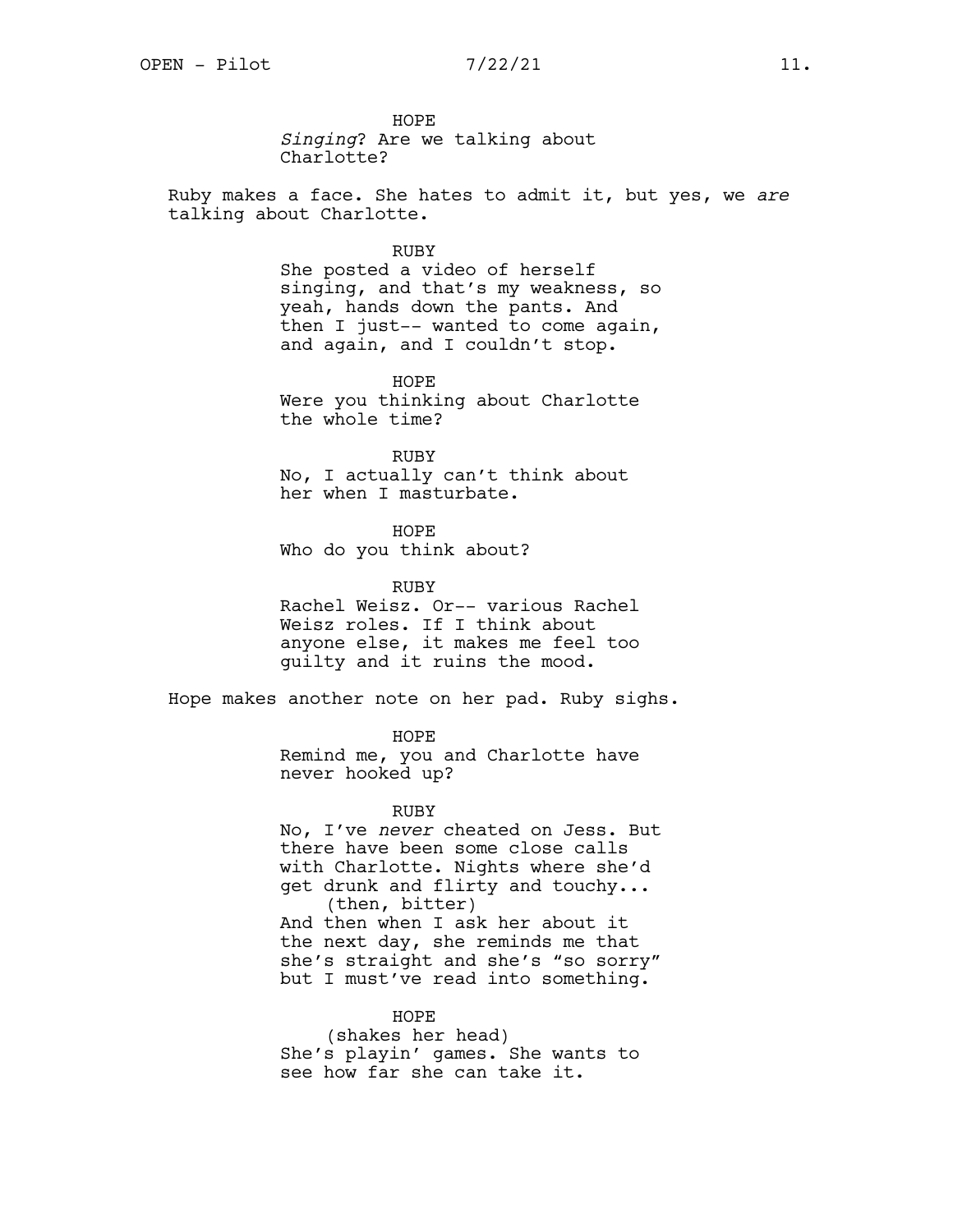RUBY Exactly! And I fall for it every time. It makes me feel crazy! Like, this morning, she sent me this...

Ruby shows Hope the PHOTO of her and Charlotte on her phone.

## RUBY (CONT'D)

Right after we took that, she put her hand up my dress and asked me, "when are we gonna fuck?" Then she laughed and said she was "joking." But *look* at that. I'm not crazy, she's all over me in this picture!

HOPE Does Jess know about these close calls with Charlotte?

## RUBY

I think she has *some* idea? We've never talked about it. Charlotte posted that picture and I thought maybe Jess would say something, but she just *liked* it. (beat, hurt)

I *wish* she'd get jealous, you know? I wish she'd fight for me.

HOPE

Right, and Jess would probably say she just trusts you.

RUBY

*But she won't fuck me*. So if she knows I'm not getting it anywhere else, then why won't she fuck me?

Ruby, suddenly emotional, holds back tears.

## RUBY (CONT'D)

I've been with Jess for 10 years and out of the closet for 8. She's the only woman I've had sex with. My whole queer existence is tied to this one person-- and she *is* my person. Forever. I know that. But I feel so sexually stunted and ashamed anytime I find another girl attractive.

(MORE)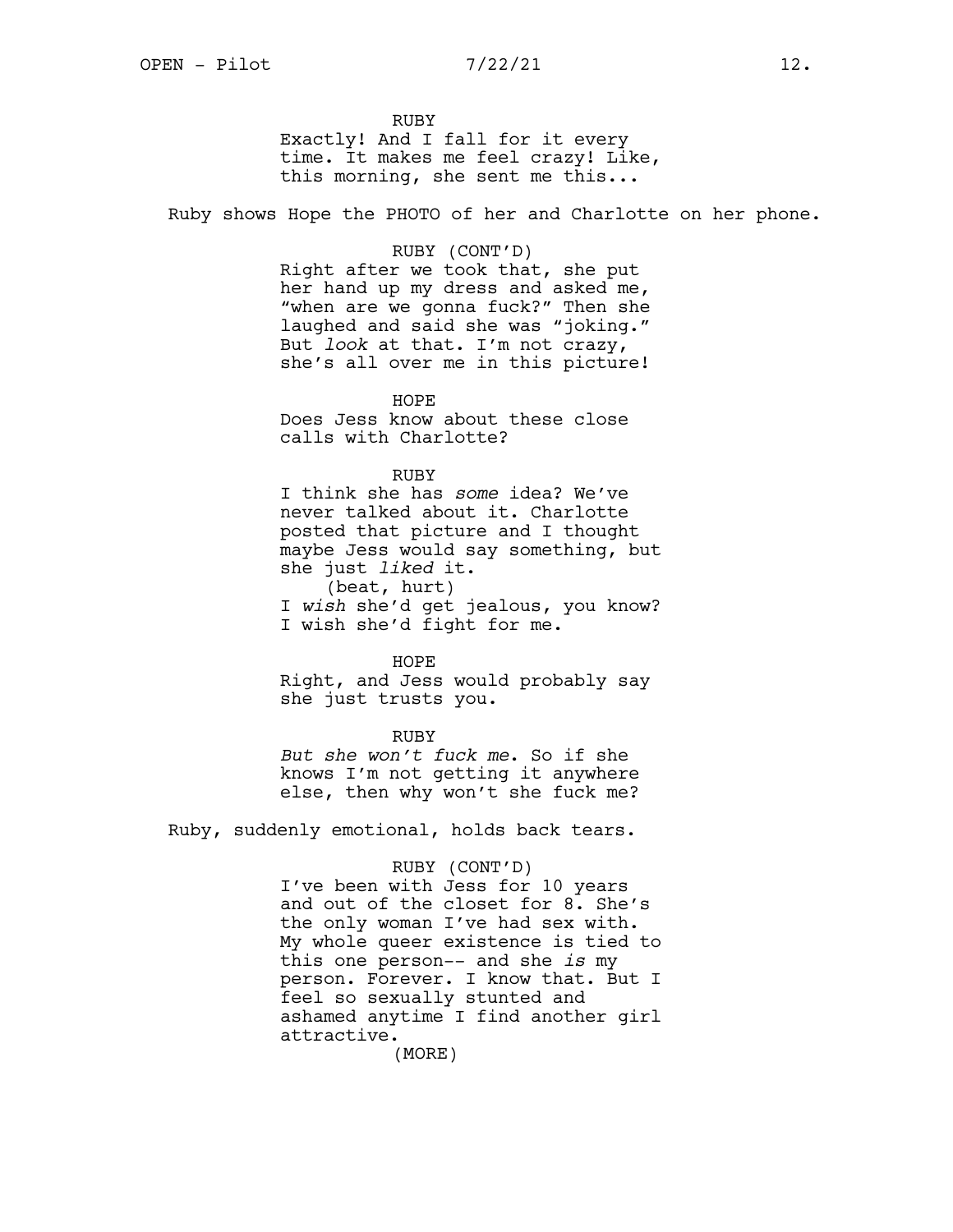## $OPEN - Pilot$   $7/22/21$   $13.$

# RUBY (CONT'D)

And I don't think my body can tell the difference anymore between the shame I felt when I was closeted, and the shame I feel now looking at someone who isn't my girlfriend.

## HOPE

People have this idea that because we are committed to someone, it means our sexual attraction to anyone else should turn off. No. It doesn't work like that. Attraction is normal. Crushes are normal.

The timer *RINGS*. Hope turns it off.

HOPE (CONT'D) Last session, you mentioned an open relationship. Are you still interested in that?

RUBY She'd never go for it.

**HOPE** Have you *asked*?

Ruby doesn't respond.

## HOPE (CONT'D)

You don't have to rush out of here. Gimme a summary of what you're feeling.

RUBY I'm frustrated. Fucking and eating are two very primal things that I don't get to do in my relationship.

HOPE

Well, that's not true. *You can* eat, remember we just have to be--

## RUBY

I know, I have to be *mindful*. That's all I ever am, is *mindful*. The plan for tonight was pizza. This morning, I had the thought to, instead, take her to a nice restaurant. I showed her the menu in advance. I gave her the tools she asked for, and it was still too much. There is no flexibility.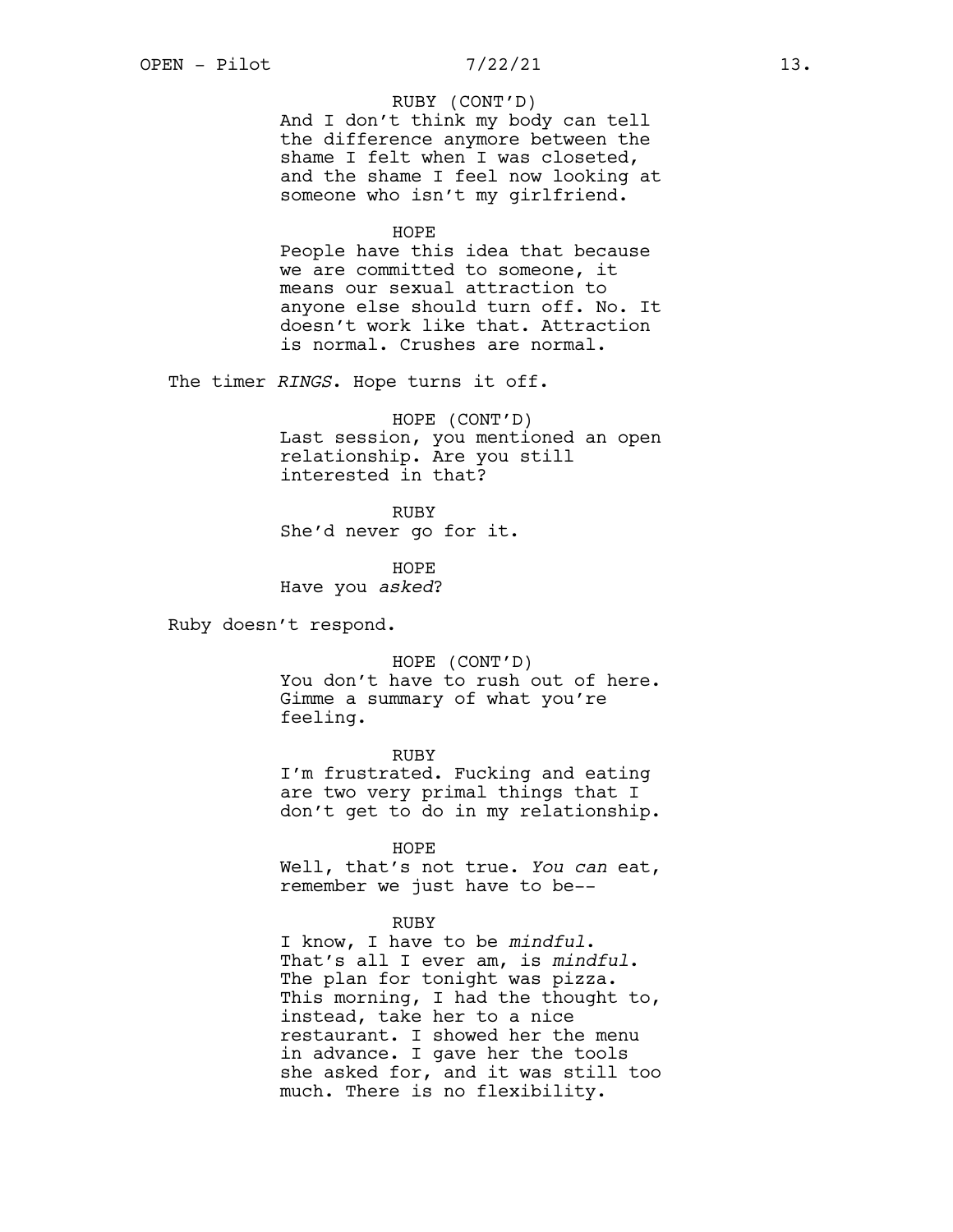HOPE No, there isn't. Not with an eating disorder.

Beat. The clinical term is always hard to hear.

RUBY

I'm such a piece of shit. My partner is suffering, and all I can think about is sex.

HOPE

You're not a piece of shit. You just have a higher sex drive than she does. Even more so now, since, as we know, people with eating disorders develop a severe hormonal imbalance.

RUBY I still feel like a piece of shit.

HOPE Well, how 'bout we start there next time. Don't forget to Venmo me.

RUBY Right. I am paying you to be my friend.

HOPE I am not your friend, I am your therapist.

RUBY It genuinely hurts my feelings a little when you say that.

HOPE Honestly, it hurts mine too.

## INT. OFFICE - BULLPEN - DAY

Jess is at her desk, struggling to focus. She opens her desk drawer and finds the folded paper MENU for Bavel. The prices are blacked out. There's a note at the top: **I'm paying :)**

Jess studies the menu. Like, *really* studies it. Finally, she lands on two options, and WRITES them on a POST-IT: **Garlic Salmon** and **Summer Squash**.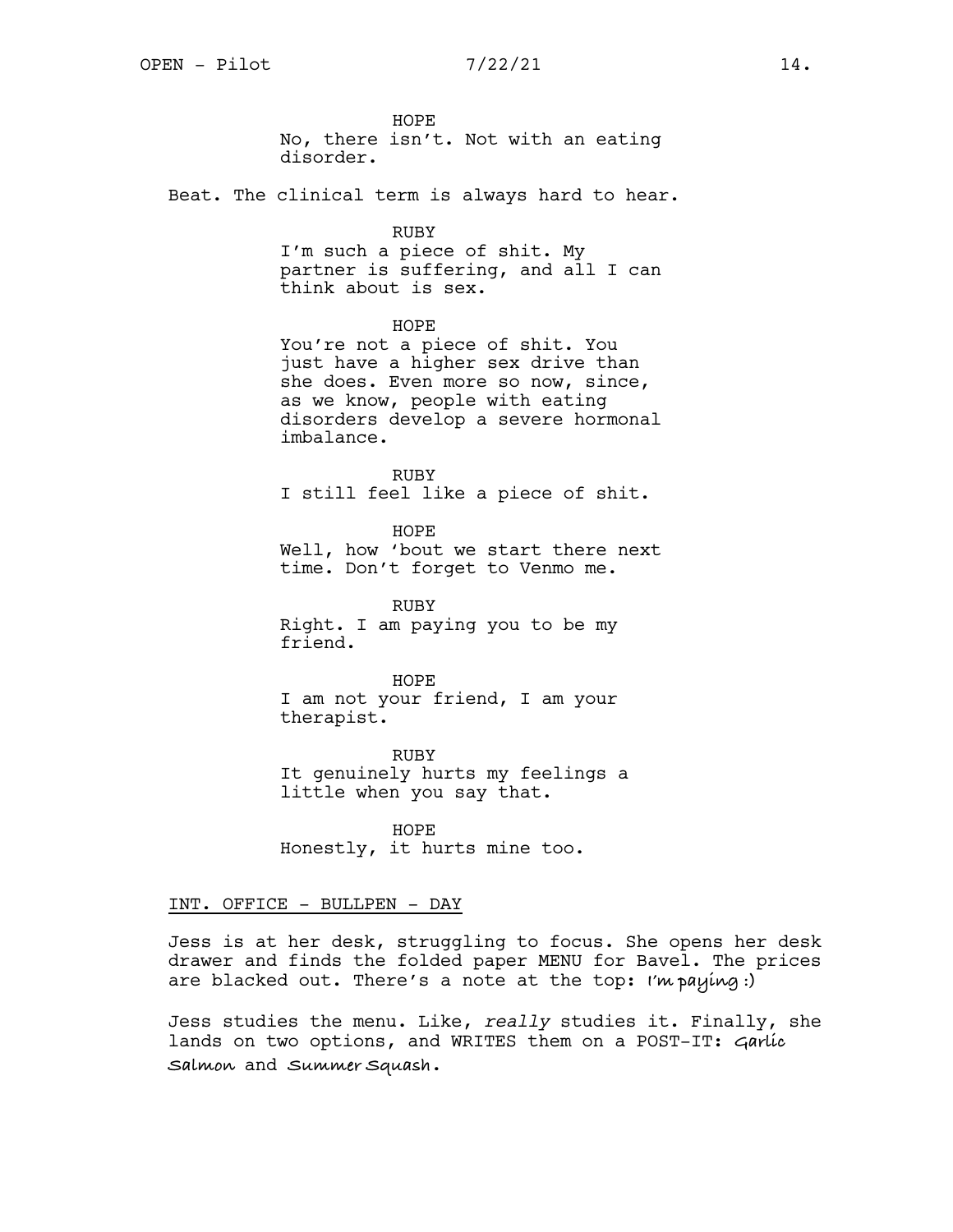On the computer, Jess goes to the restaurant's website and finds the nutrition chart. She jots down the number of calories in the salmon. Then in the squash. She SCRIBBLES out the salmon and CIRCLES the squash calories. Then, she Googles how many calories are in a glass of white wine. She writes that down too. Adds it to the squash calories. Texts Ruby.

> **To: RUBY ALVAREZ I'm sorry about earlier. I took some time to think about it, and I wanna go to Bavel with you tonight. That sounds perfect.**

Jess puts down her phone. Deep breath in. Deep breath out. PRELAP: the sounds of a VIBRATOR on the highest setting.

## INT. APARTMENT - DAY

Ruby sits on the couch, about to finish. She orgasms, but it's not sexy. It's quiet, routine, and a little boring. Like she's suppressing a yawn, not an eruption. Her body relaxes for a moment, then she wraps her BLUE VIBRATOR in a WASH CLOTH and continues eating her SANDWICH over the coffee table. She grabs her phone. Opens Charlotte's text again. Ruby stares at the picture of them. Starts typing:

# **To: CHARLOTTE DENVER I have a question, why are we so cute?**

Charlotte responds almost immediately. A flicker of excitement flashes in Ruby's eyes.

**From: CHARLOTTE DENVER The cutest. How you been?**

> **To: CHARLOTTE DENVER Good. Same. Working. hbu?**

**From: CHARLOTTE DENVER Currently getting my ass kicked by Peloton.**

Charlotte sends another PHOTO: A selfie. She's in workout shorts and a tight sports bra. Sweaty. Hot and she knows it.

Ruby grins, ready to play with fire. Before she can respond, Ruby gets that text from **Jess**. She lights up and texts back:

> **To: JESS WILSON You sure?**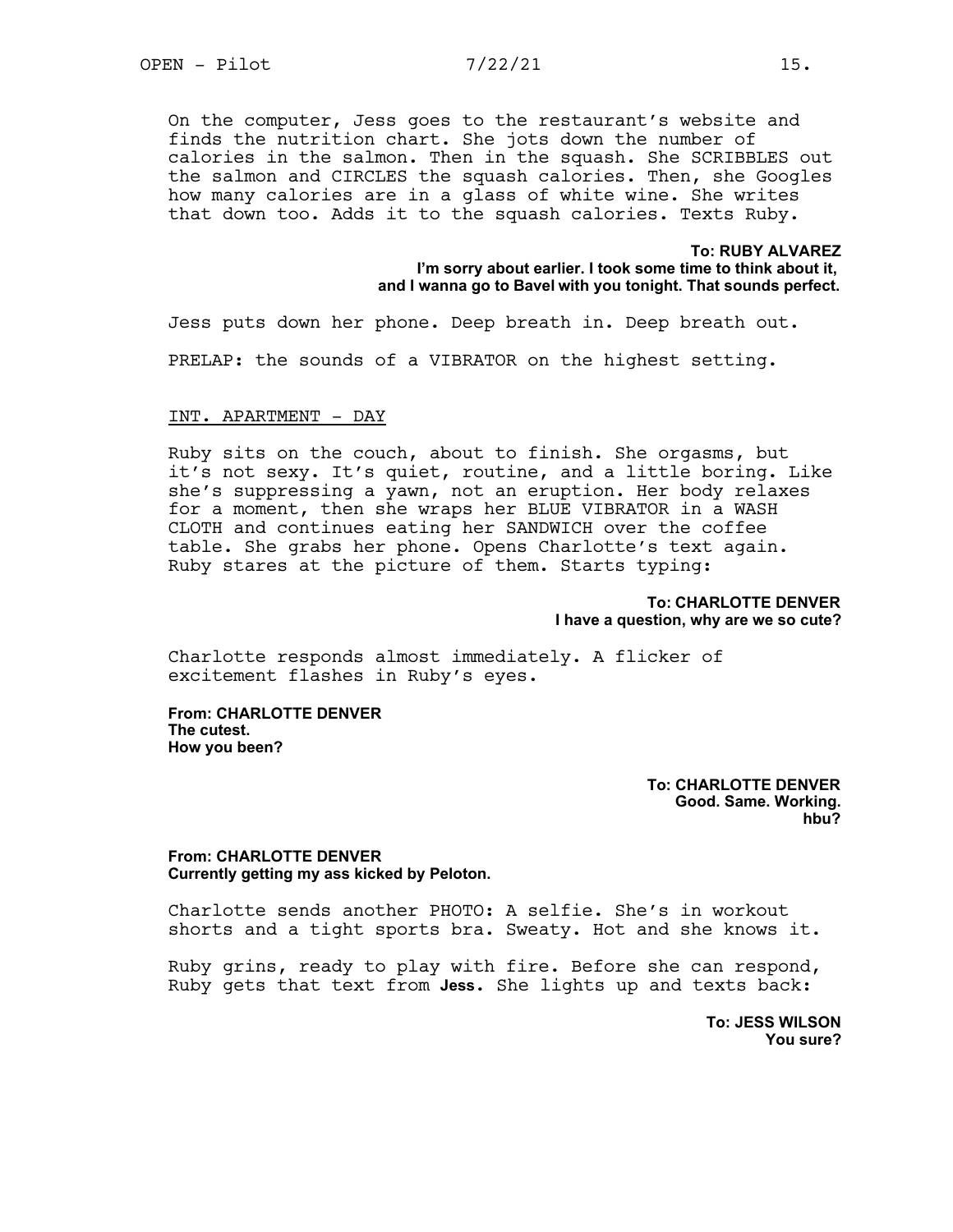**From: JESS WILSON I'm sure. I'm working late-ish so I'll meet you there.**

Ruby is *thrilled.* Time for a "going out" montage.

# INT. APARTMENT - BATHROOM - LATER

Cue the music. Ruby, fresh out the shower, wipes the foggy mirror. She plucks, moisturizes, blow dries. Beats that face. Fake lashes and everything. The confidence is popping off.

## INT. APARTMENT - BEDROOM - MOMENTS LATER

Ruby flings clothes everywhere as she tries to find the perfect outfit. She decides on a short black dress and black Stilettos. Ruby's tryna fuck tonight.

## INT. BAVEL - THAT NIGHT

The restaurant is loud and crowded. Peak Valentine's dinner rush. Ruby and Jess sip WINE at a candlelit table on the glass enclosed patio. Ruby looks a little frazzled.

> RUBY This is nice, right?

JESS Yeah, it's pretty.

RUBY I asked for a romantic table, but I guess it's a little loud in here.<br>The acoustics.

JESS Baby, it's perfect. You're perfect. And you look *so* sexy!

Ruby feels Jess' eyes wander down to her tits. Ruby flirtatiously shifts her plunging neckline to show some cleavage.

> RUBY (seductively) Oh yeah?

JESS (laughs) You're ridiculous.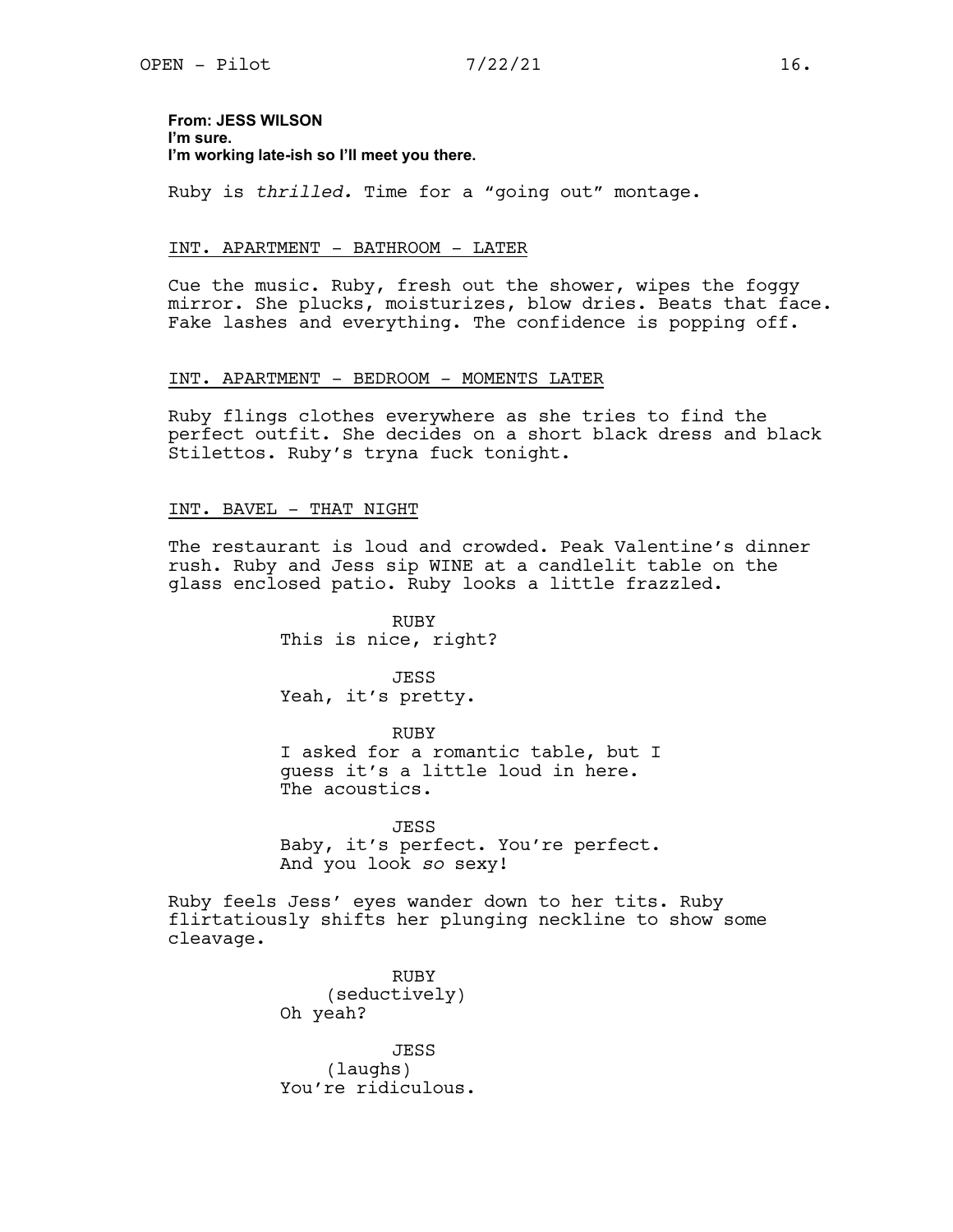Except Ruby wasn't playing around. She really *was* trying to get sexy. *Ouch*. Then, Jess' phone *DINGS* with a text.

> JESS (CONT'D) Oh my God, my sister just sent a photo of Molly's Valentine box for school. She decorated it like the "Book of Monsters" from Harry Potter, look.

Jess shows her phone to Ruby.

RUBY

Wait, that looks amazing! She's an artist! God, remember getting like, the NSYNC Valentine cards for your class and picking the best one in the pack to give to your crush?

JESS

Yeah, Tiffany De Soto had no clue I existed, but I always made sure she got Justin Timberlake.

RUBY How is your sister doing? She still seeing that guy?

JESS

Tom? No, she went out with his work friends and I guess this girl was flirting with him so Hannah went *off*. He wasn't even flirting back, Hannah just gets so jealous.

RUBY Ugh. Straight people.

JESS

I know! Jealousy is *so* hetero. When I see someone flirting with *you*, I'm like "yeah, my girl's a cutie, of *course* you're hitting on her. Hit on her some more! Make her feel beautiful!"

The two laugh. Ruby loves it when Jess laughs. But wait, is she *actually* chill with other people hitting on Ruby? Maybe Jess *would* be open to an open relationship...

RUBY

I love you.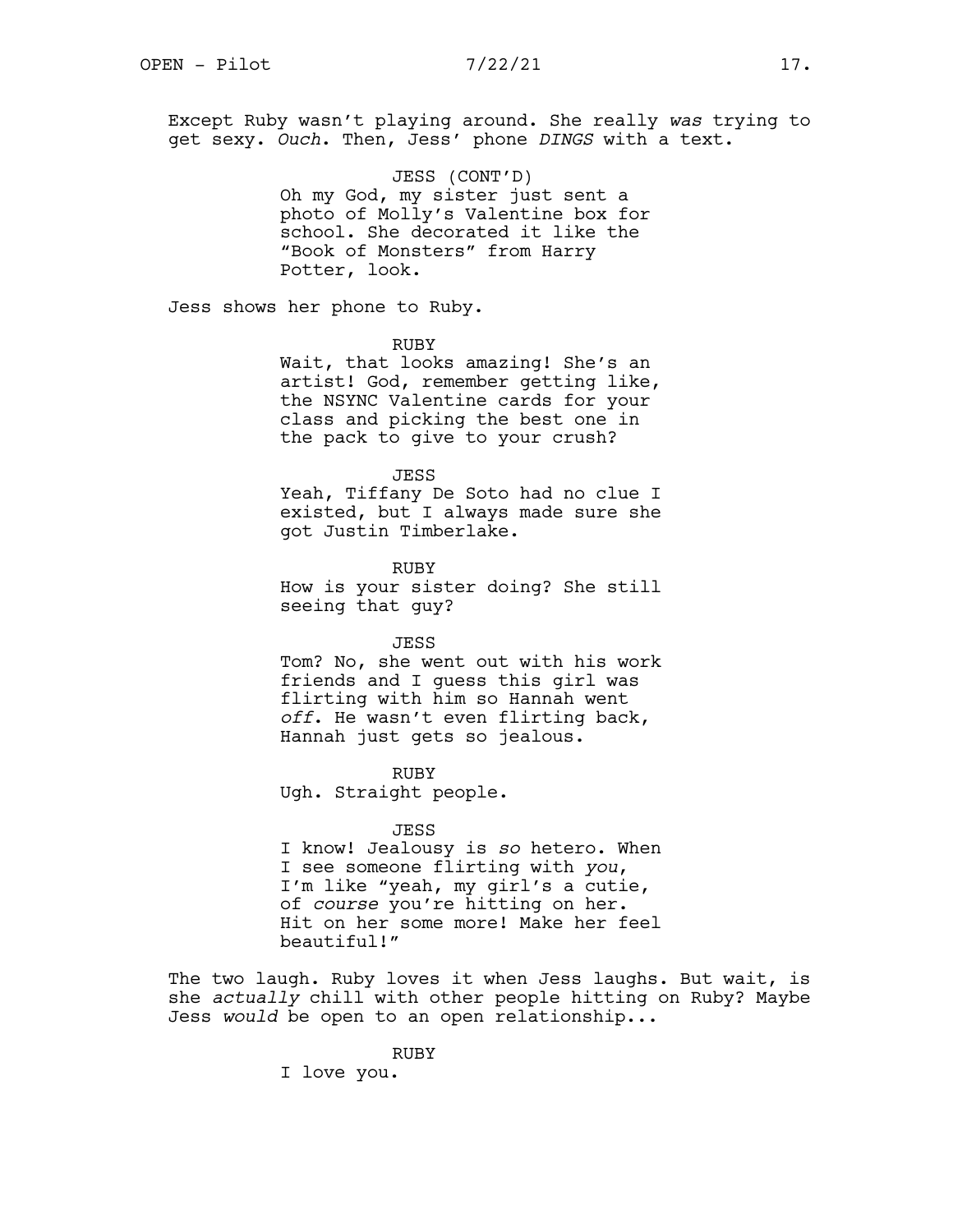JESS I love you too.

RUBY (beat) I wanna ask you something.

Ruby takes Jess' hand. Jess gets tense.

RUBY (CONT'D) You and I have been through so much together. Like, *serious* life stuff. Stuff that would break most couples. But not us. We're stronger than that. Jess, I am so in love with you. I wanna spend my whole fucking life with you.

Jess is sweating now. Ruby shifts in her seat. *Oh god, oh fuck, oh no.*

RUBY (CONT'D)

Would you...

JESS I don't wanna get married! ... be interested in an open  $\begin{array}{ccc}\n\star & \star & \star \\
\star & \star & \star & \star\n\end{array}$ (then) *What?* RUBY (CONT'D) (then) Oh,  $uh--$ 

Jess is suddenly fuming.

JESS Are you *serious*?

RUBY Wait, you don't wanna get married?

JESS

*Yet*, I don't wanna get married *yet.* You're really asking me for an open relationship on *Valentine's Day*?

## RUBY

I mean, I thought we could *talk* about it. It's not like it hasn't come up before.

JESS

Watching the Oscars and talking about who we would hypothetically fuck in the bathroom doesn't count as discussing an open relationship! \*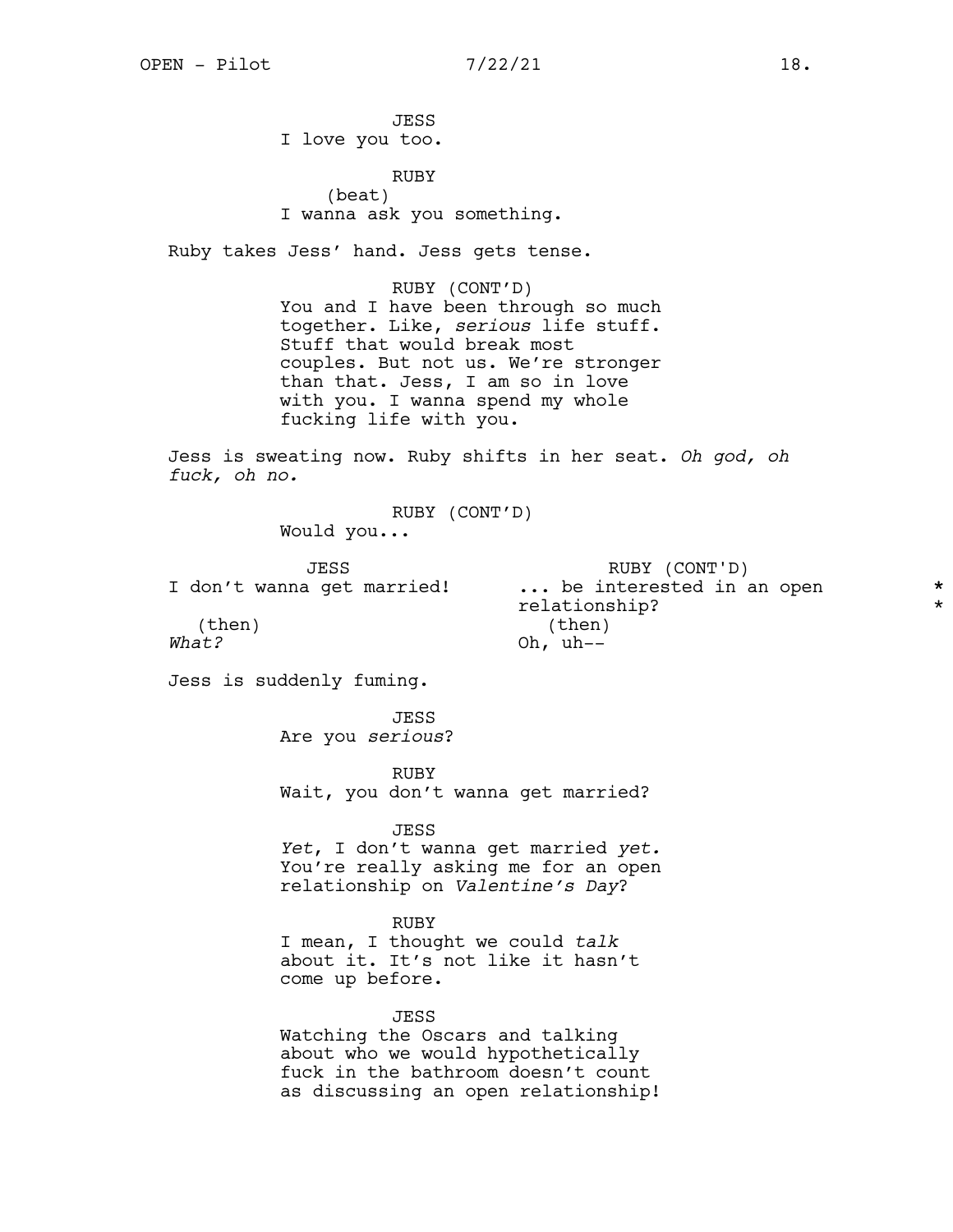RUBY Okay, I'm sorry I brought it up.

There's a long beat.

RUBY (CONT'D) Hey, I'm sorry. I love you.

JESS Let's just get the check.

RUBY But we haven't even--

Jess abruptly leaves the table. *Fuck*.

# EXT. BAVEL - MINUTES LATER

Ruby and Jess wait for their Lyft in an uncomfortable silence. Ruby knows she messed up big time.

# INT. LYFT (MOVING) - NIGHT

Ruby and Jess sit in back of the Lyft, each staring out their own windows. Ruby is somber as fuck and silently beating herself up. Jess looks over. For the first time, she *really* sees how much pain Ruby is in. After a beat, Jess grabs her phone. Clicks around. The Lyft makes a strange turn.

> RUBY Why are we going to the Westside? (to the driver) Excuse me--

JESS (to the driver) It's okay, keep driving.

# EXT. THE LIZZIE BAR - NIGHT

The Lyft pulls up to a bar in West Hollywood. There's a PURPLE NEON SIGN outside that reads "THE LIZZIE." Jess strides into the bar, on a mission. Ruby follows.

# INT. THE LIZZIE BAR - NIGHT

The place is decorated like a high school gym at Homecoming. Pink and red paper hearts hang from the ceiling. Balloons and streamers *everywhere.* But it's not cheesy. Somehow, it works.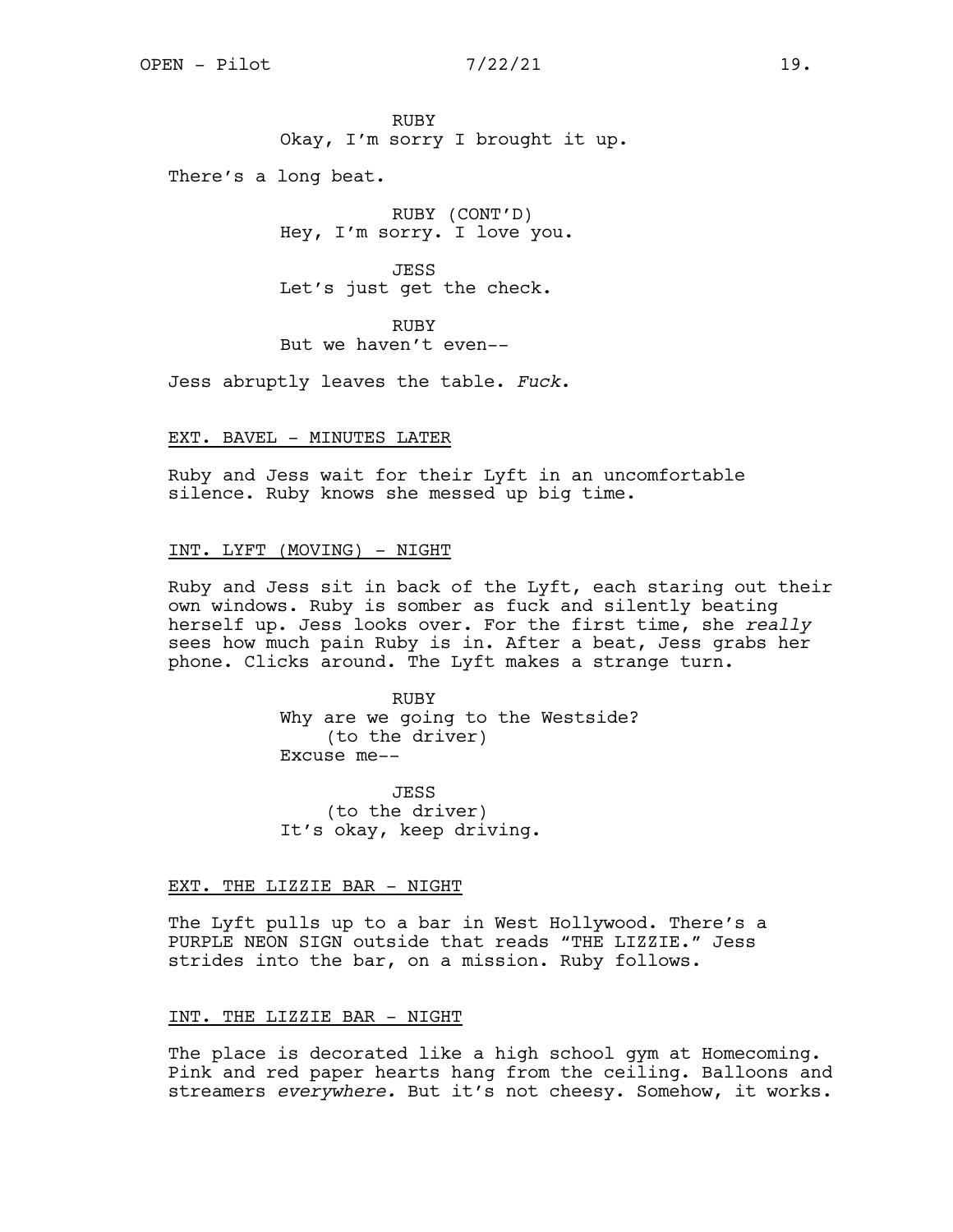The bar is packed with sexy hipsters in glittery *Euphoria*style makeup (all genders, obvi).

Ruby and Jess lean against the bar, both with drink in hand. They look a little out of place.

> JESS *Alright*. Let's say we were in an open thing. Who would you go for?

RUBY (suspicious) This is a real question?

JESS I need to wrap my head around it.

Ruby looks out to the sea of girls.

RUBY I don't know. *She's* sort of my type.

Ruby points out a girl who looks exactly like Jess. That makes Jess smile. Ruby continues scanning. She shrugs and nods toward another girl.

> RUBY (CONT'D) Or *her*? She's pretty. But you know it's not just about looks for me. We live in LA, *everyone* is hot. (then) What about you?

Jess looks at Ruby and just smiles. *You're who I'd go for.* The song changes. Jess takes Ruby's hand and pulls her out to the dance floor.

# LATER

Ruby and Jess are having an amazing time. Dancing, laughing, making out on the dance floor. They both notice a HOT GIRL dancing nearby-- Tall, dark, and sexy. This is OLIVIA (20s).

RUBY *She's* pretty cute. JESS What about *her*? \* \* \*

They look at each other and smile. There's something sweet about them thirsting after the same woman. Jess downs the rest of her drink, then goes over to Olivia.

Ruby's confused. She watches Jess introduce herself to Olivia, then Jess points to Ruby. Olivia looks over.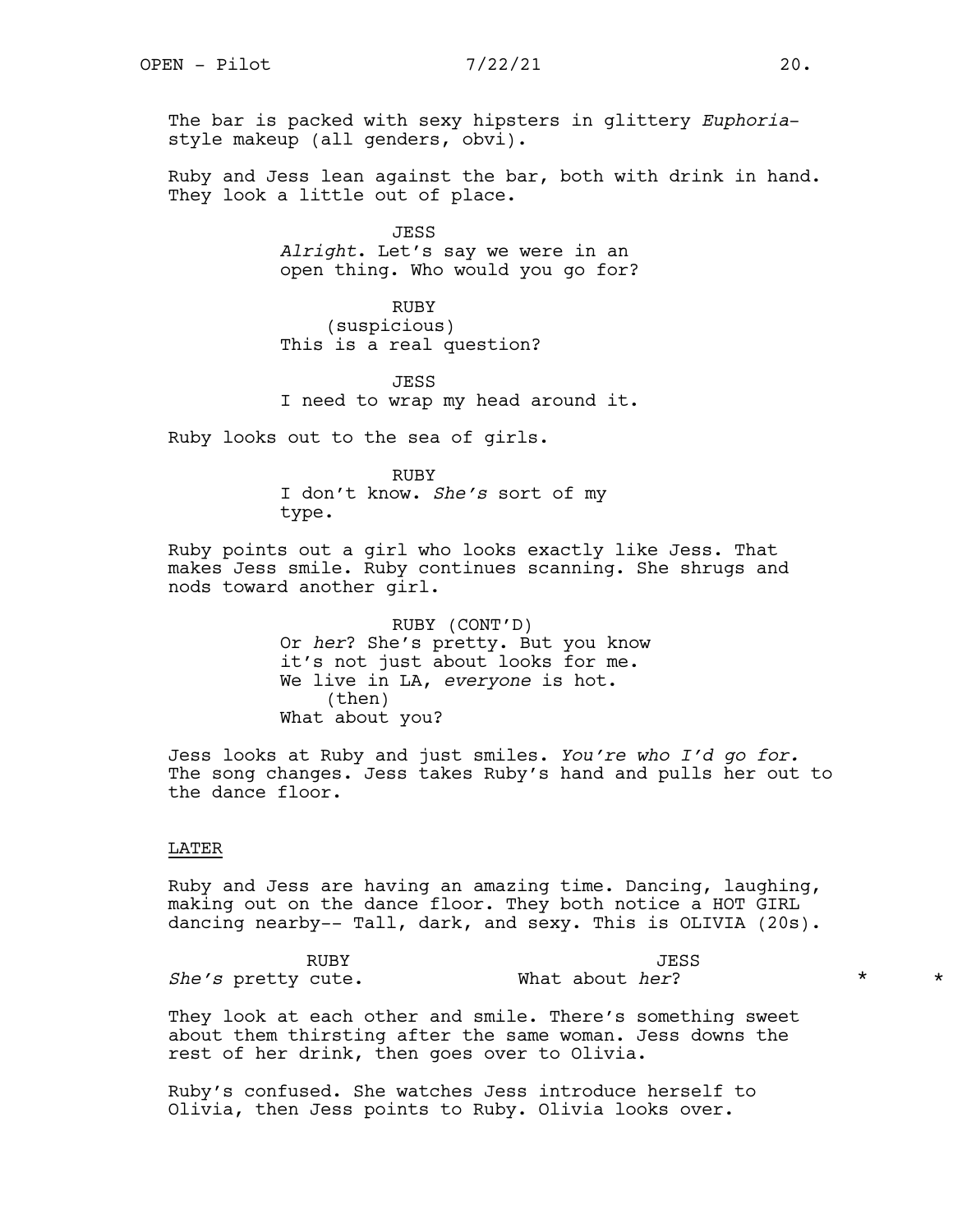They both smile and wave. Ruby smiles and waves back... *What is happening?* Jess links arms with Olivia and brings her over.

> JESS (CONT'D) Babe, this is Olivia. Olivia, this is my girlfriend, Ruby.

They smile and shake hands.

CUT TO the three of them dancing together, having fun. Olivia gets a little touchy with Ruby. Ruby instinctively pulls away. She glances at Jess.

> JESS (CONT'D) (in Ruby's ear) Do you wanna kiss her?

Ruby is surprised.

RUBY Um-- Is that okay?

Jess nods. Ruby looks to Olivia who is already picking up on the situation. Olivia kisses Ruby. It's a little awkward, but they eventually find a rhythm. When they part, Ruby sees Jess smiling. Not even a hint of jealousy. Ruby looks back to Olivia and nods toward Jess, silently giving the "okay."

Olivia kisses Jess. Ruby watches. She's never seen Jess kiss *anyone* before, but she *likes* it. The three women keep dancing. Keep kissing. And we all know what happens next.

# INT. LYFT (MOVING) - LATER

Olivia sits between Jess and Ruby who are texting each other:

**From: JESS WILSON Do we still have that bottle of wine?**

> **From: RUBY ALVAREZ Yeah The apartment is a mess though**

**From: JESS WILSON How messy?**

INT. APARTMENT - LIVING ROOM - NIGHT

*Real* messy. Ruby rushes into the apartment first. She frantically tidies up while Jess leads Olivia to the kitchen, distracting her.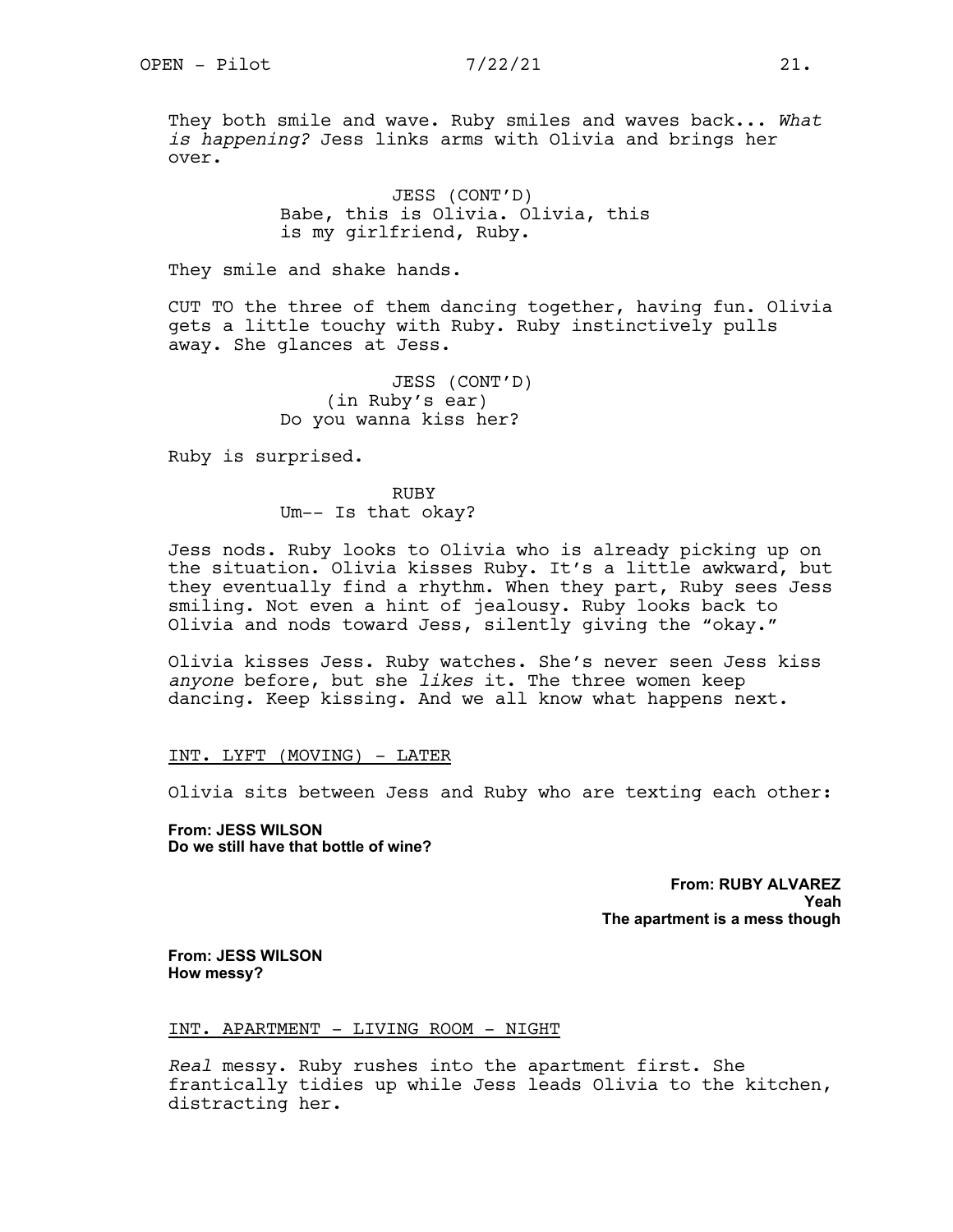**JESS** Can I get you anything? Glass of wine?

OLIVIA Yeah, I'll take one. This place is so cute. What a view.

# INT. APARTMENT - BATHROOM - CONTINUOUS

Ruby bursts into the bathroom and cleans up the mess she made earlier. She shoves whatever's on the counter into a drawer. Wipes down the mirror, the faucet-- straightens the towels on the rack, then... Rachel Weisz appears, startling Ruby.

> RUBY Oh my God! What are you doing here?

RACHEL WEISZ (sexy sexy) Such a naughty girl, getting all wet for me on the dance floor.

RUBY Uh-- Rachel Weisz, not to be rude, but I don't need you right now.

RACHEL WEISZ Don't you? Are you *sure* you're ready for this?

RUBY Ready for what?

RACHEL WEISZ A *threesome*.

RUBY

I'm trying not to overthink it.

## RACHEL WEISZ

Before tonight, you hadn't kissed another woman in a decade. What makes you think you're ready to dive into bed with your girlfriend and a stranger?

RUBY Jess seems into it. I don't wanna kill the momentum.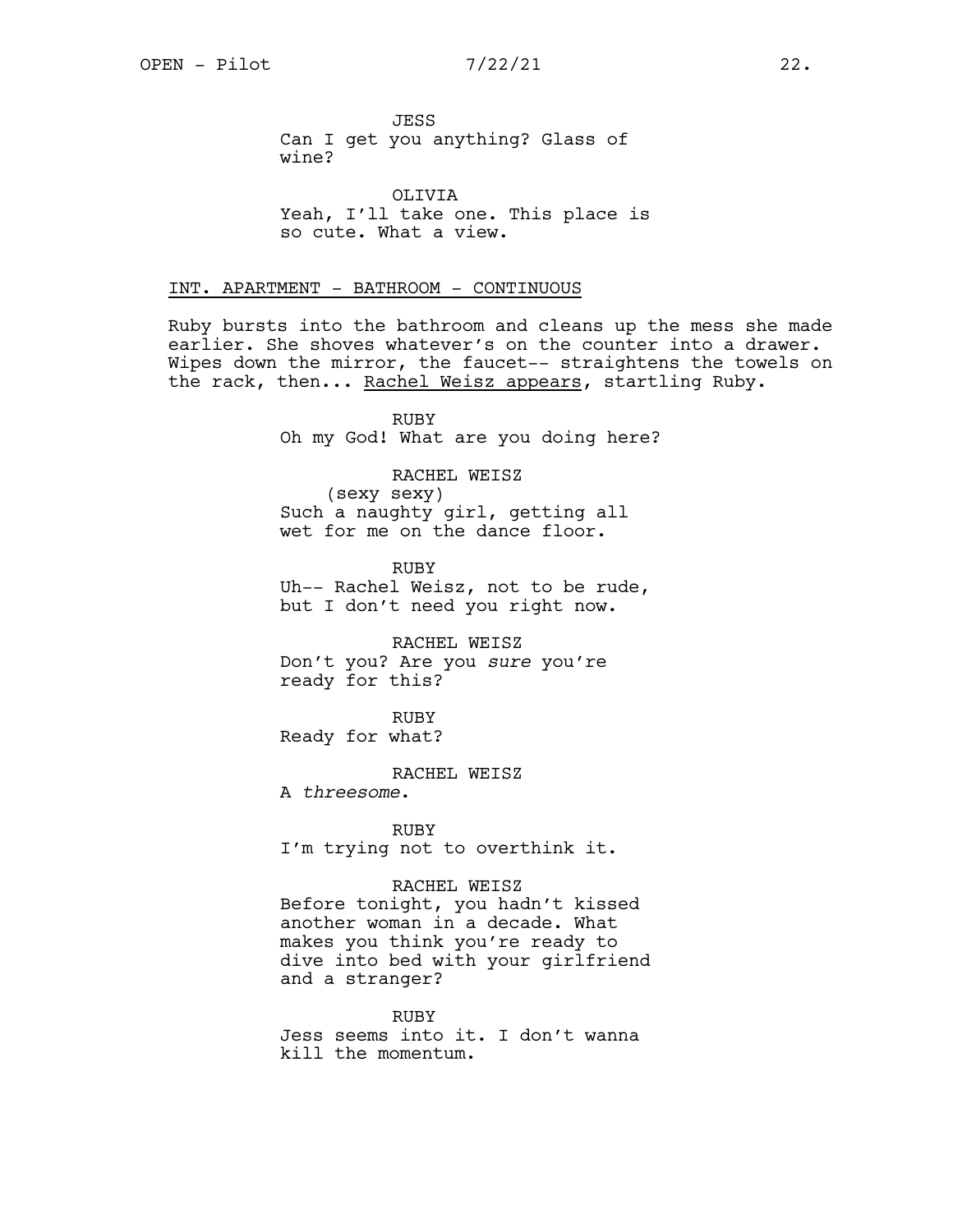RACHEL WEISZ But are *you* into it? Or are you continuing to tie your queer existence to Jess?

RUBY (beat) It's fine! It's gonna be fine.

INT. APARTMENT - LIVING ROOM - CONTINUOUS

Ruby rushes out of the bathroom to find Jess and Olivia lounging on the couch. Jess holds out a GLASS OF WINE.

JESS

Here, baby.

Ruby takes the glass and sits between Jess and Olivia.

JESS (CONT'D) We were just talking about how sexy you look in that dress.

RUBY Oh. Thanks. (quoting the jingle) *I got it at Ross*. (then) I didn't, actually.

Oh no, Ruby is an anxious mess.

RUBY (CONT'D) So, Olivia, you're from LA? That's cool. I feel like you rarely ever meet anyone actually *from* here.

OLIVIA Yep, I'm pretty rare. I guess you could say I'm a unicorn.

RUBY Ha. Right, because you're about to be *our* unicorn. Good one.

Olivia laughs politely. Jess leans into Ruby's ear.

JESS Babe, you okay?

Ruby takes a beat. Then, determined, she turns and *kisses* Olivia. From here, things move pretty quickly. Olivia climbs onto Ruby's lap.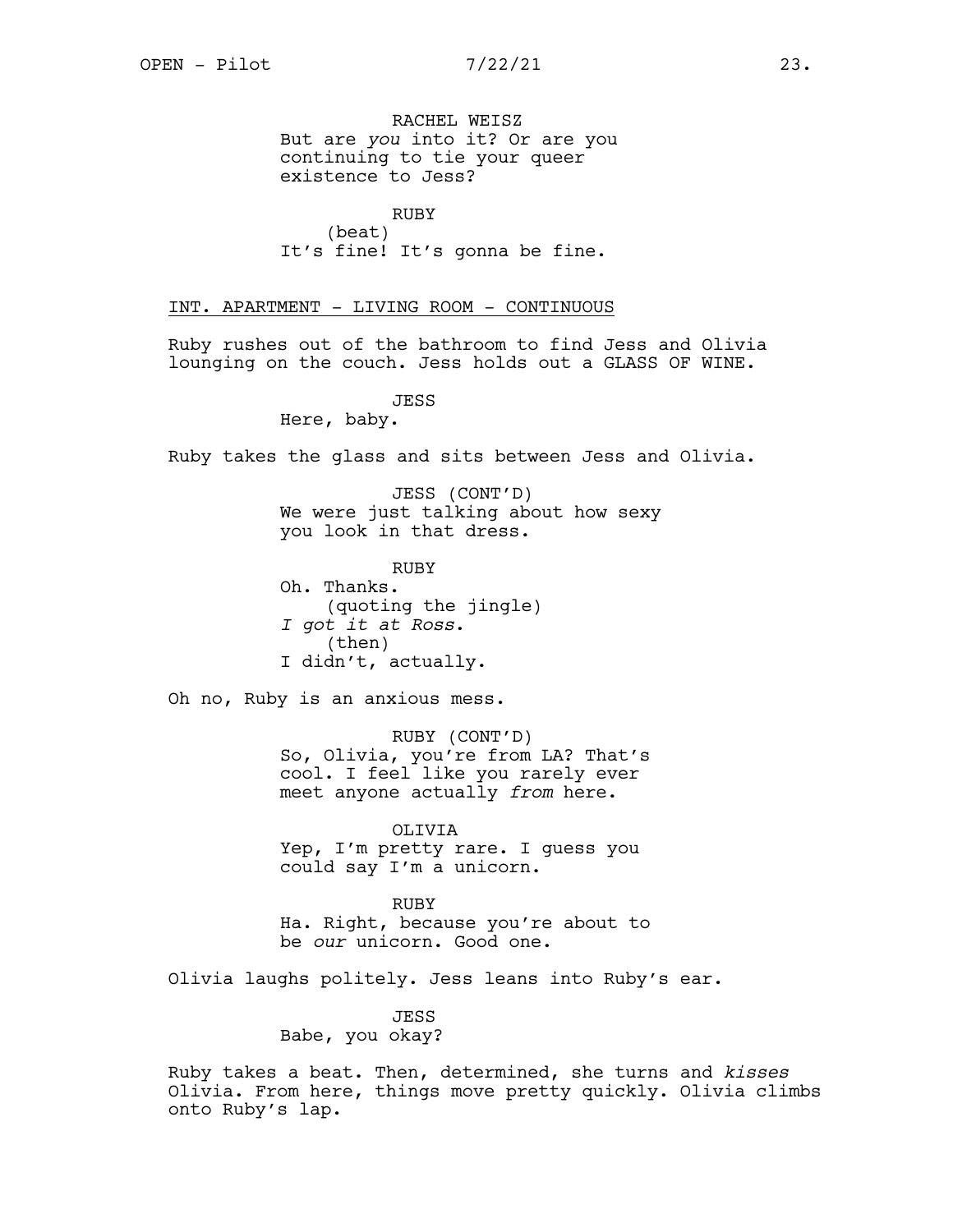Jess watches and runs her hands along Ruby's thigh. Ruby tries to reciprocate, but as soon as her hand touches *Jess's* thigh, Jess stands up behind Olivia and takes the girl's shirt off. Ruby lets her hands explore Olivia's body. Ruby reaches for Jess' hips. Again, Jess pulls away. This time, with urgency, as if Ruby's hands burn.

> JESS (CONT'D) I'm thinking I just wanna watch you guys. Is that okay?

OLIVIA That's cool with me.

RUBY (puzzled) Watch us what?

JESS Watch you guys have sex. Should we take this to the bedroom?

Ruby freezes... *wait, what? No threesome?* Olivia wordlessly dismounts her and follows Jess into the dark bedroom. Ruby sits there on the couch, still processing.

> JESS (CONT'D) Baby, you coming?

Ruby rises and slowly treads toward the bedroom. Her heart races faster with each step. She can see Olivia's and Jess' silhouettes sitting on the bed. *This is it*. Ruby is about to step inside, when--

> RUBY I can't do this.

The bedroom light *CLICKS* on.

JESS What's wrong?

RUBY

I'm sorry.

OLIVIA No, girl, it's okay.

RUBY I feel really bad.

OLIVIA Don't. Seriously. This should be fun for everyone.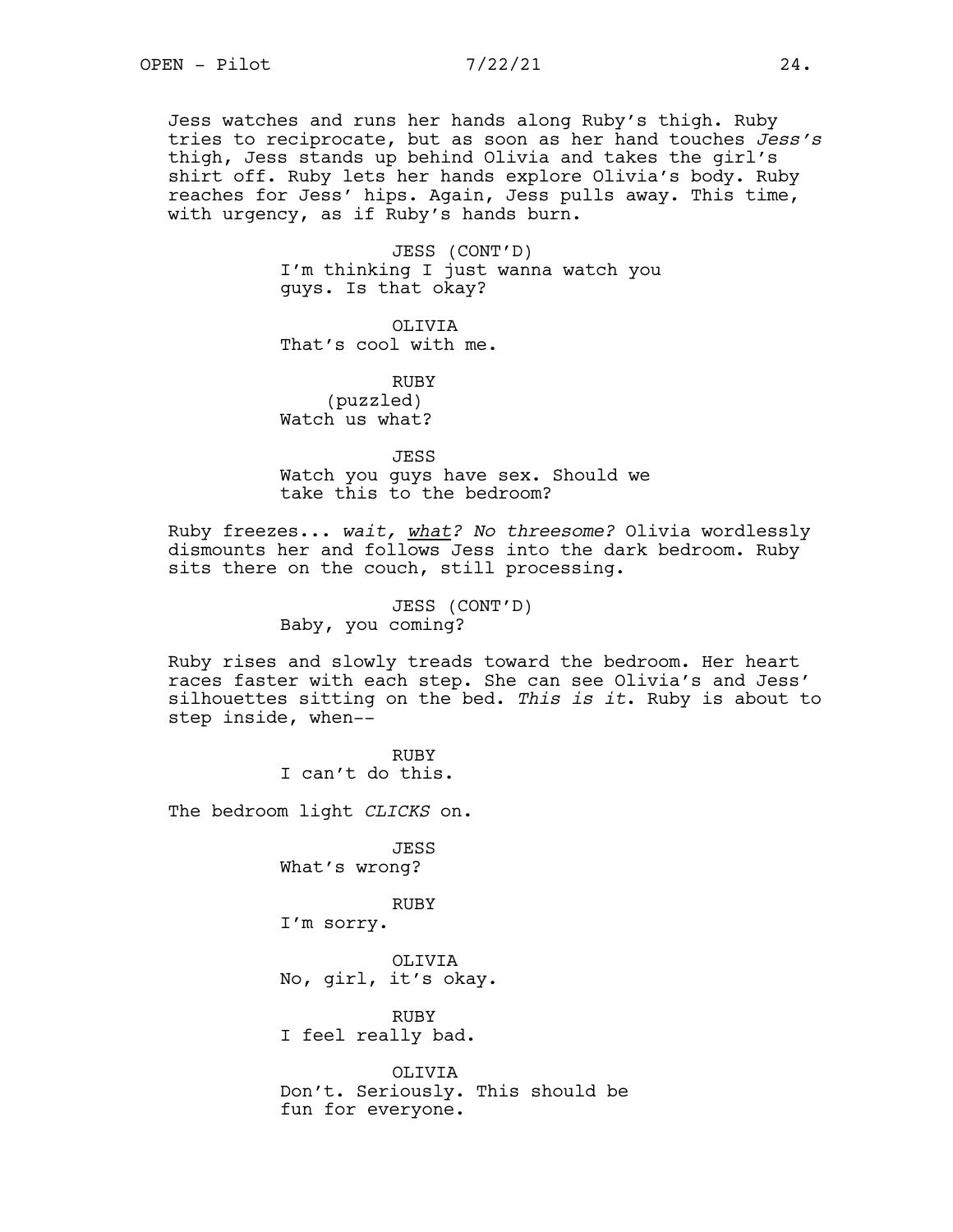Olivia puts her clothes back on.

JESS You don't have to leave.

## OLIVIA

I find it's best to dip as soon as the sexiness does. But I had a great time with you guys at The Lizzie. You're both really cool. Maybe we can hang out again sometime. Like as friends.

Jess and Olivia continue saying goodbye. Ruby stands there, disappointed in herself.

# INT. APARTMENT - BEDROOM - THAT NIGHT

Ruby and Jess lay face up, side by side, awake in bed. Ruby goes to snuggle Jess. After a beat, Jess kisses Ruby on the forehead, then gets up.

> JESS I'm gonna get some water.

RUBY (to herself) Rachel Weisz was right.

Ruby lays there alone.

# INT. GYM - THE NEXT DAY

Ruby and Joe work out on the stationary bikes again.

JOE So you didn't fuck *either* of them?

RUBY

No, I thought I signed up for a *threesome*, not-- to fuck a stranger while the love of my life watches.

JOE God, a threesome sounds like an absolute nightmare to me.

RUBY With two girls though?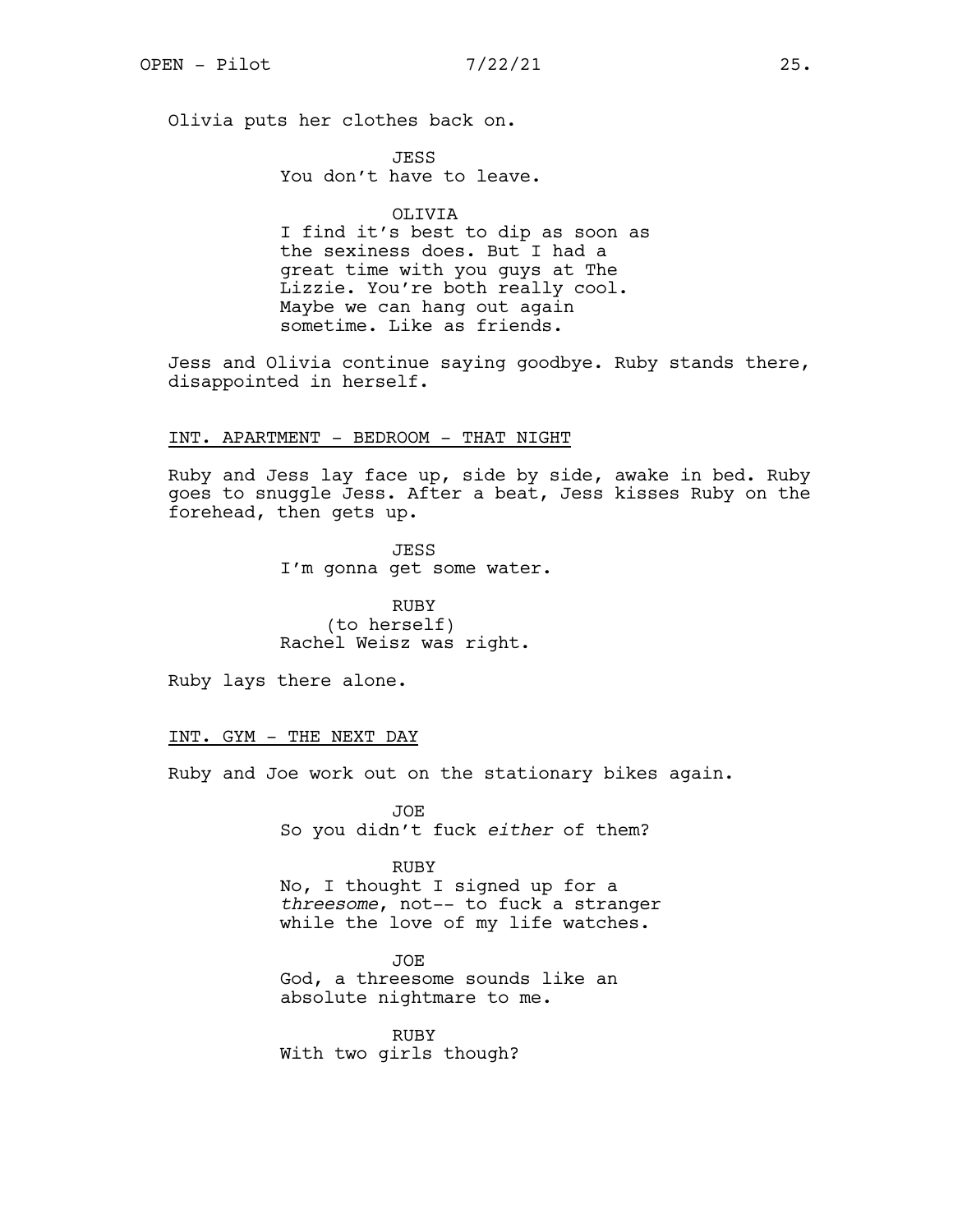JOE No, that's what I mean. I'm a selfish lover. I know that about myself. Trying to please *two* women? No thank you. RUBY Why am I friends with you? JOE Because we like the same movies and the same girls. Speaking of, I got a sexy pic from Charlotte yesterday. Joe shows Ruby a PHOTO on his phone. Sure does look familiar. RUBY Wow. She sent me the same thing. Ruby shows Joe *her* phone. Joe laughs and shakes his head. JOE That's Charlotte Denver for you. RUBY I guess so. JOE She looks *hot.* (beat) Wait, does this mean I finally get to be your wingman? Come to Emo Nite next weekend! RUBY I don't know, dude, maybe I *don't* actually want an open thing. Kissing another girl did *not* feel the way I thought it would. JOE Didn't you say the girl was some rando that Jess picked out? RUBY We *both* picked her. JOE Well, maybe it'll feel the way you *thought* it would when it's a girl that *you* picked...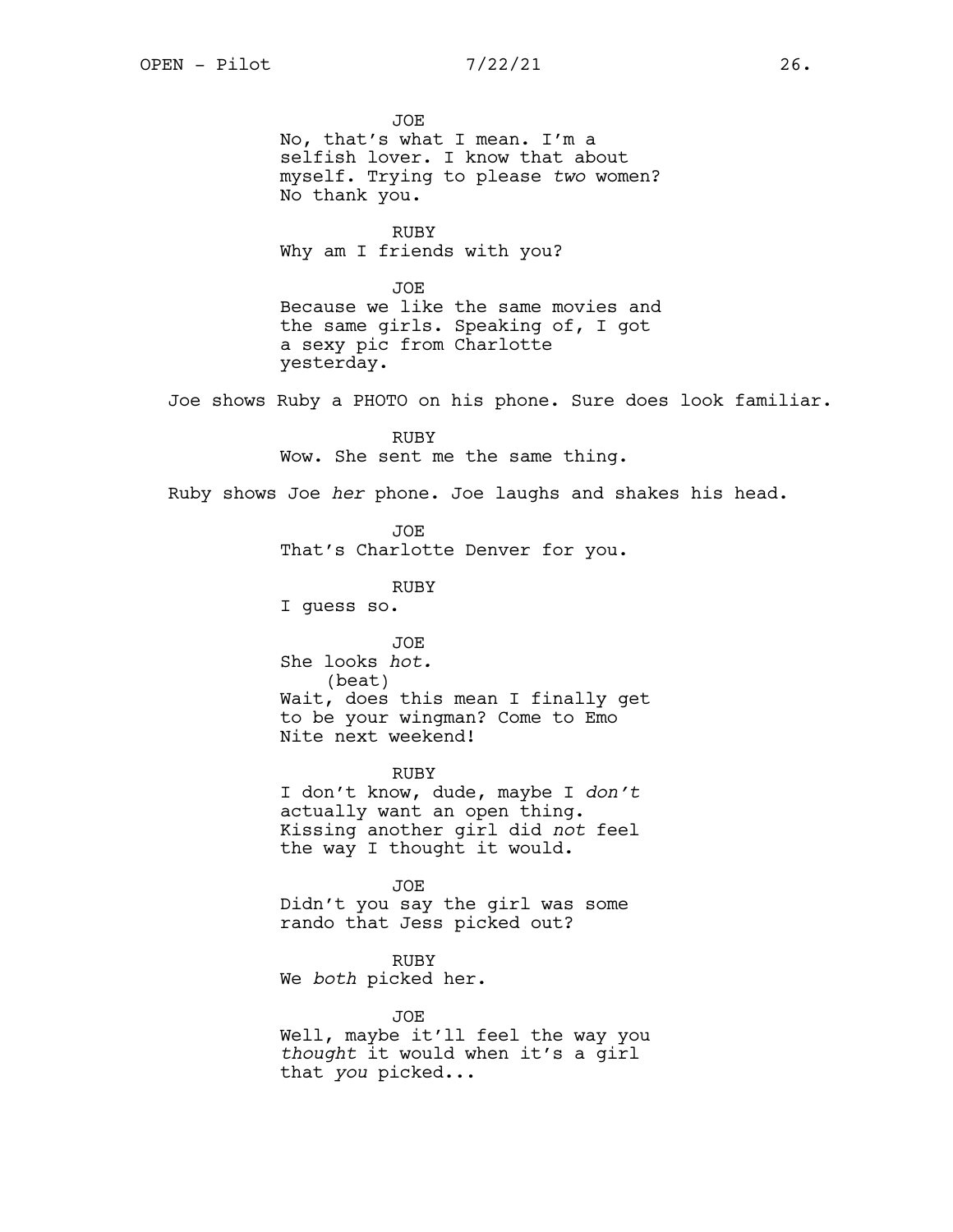# INT. DIVE BAR - LAST YEAR (**FLASHBACK**)

A camera *FLASHES* in the corner booth of a crowded bar.

JOE (V.O.) ... A girl you're so outrageously attracted to...

Joe hands a PHONE back to Ruby and Charlotte who are practically cuddling. Everyone is drunk. The girls examine the photo Joe just took of them: it's that same Instagram memory Charlotte sent to Ruby earlier.

Charlotte keeps an arm around Ruby, and places her other hand on Ruby's thigh. They're laughing. Lips inches apart. Staring into each other's eyes. All they have to do is lean in.

> JOE (V.O.) ... that you just *have* to kiss her.

Then, Charlotte's hand slides up Ruby's skirt. She whispers in Ruby's ear. The lust in Ruby's eyes turns to guilt.

> HOPE (PRELAP) Jess, how did it feel watching Ruby kiss another woman?

# INT. THERAPIST'S OFFICE - DAYS LATER

Ruby and Jess sit side by side in Hope's office.

JESS It was a little weird, but I liked it. I felt safe. In control.

HOPE And Ruby, did you feel the same way when Jess kissed Olivia?

## RUBY

*That* felt fine, what was weird to me was having Jess watch me kiss another person. So when the plan turned into Jess watching me *have sex* with her, I... that's not what I wanted.

**JESS** That's not what I wanted either. I really thought I could do it-- I was *excited* to do it, I just-- I'm sorry, I should have communicated.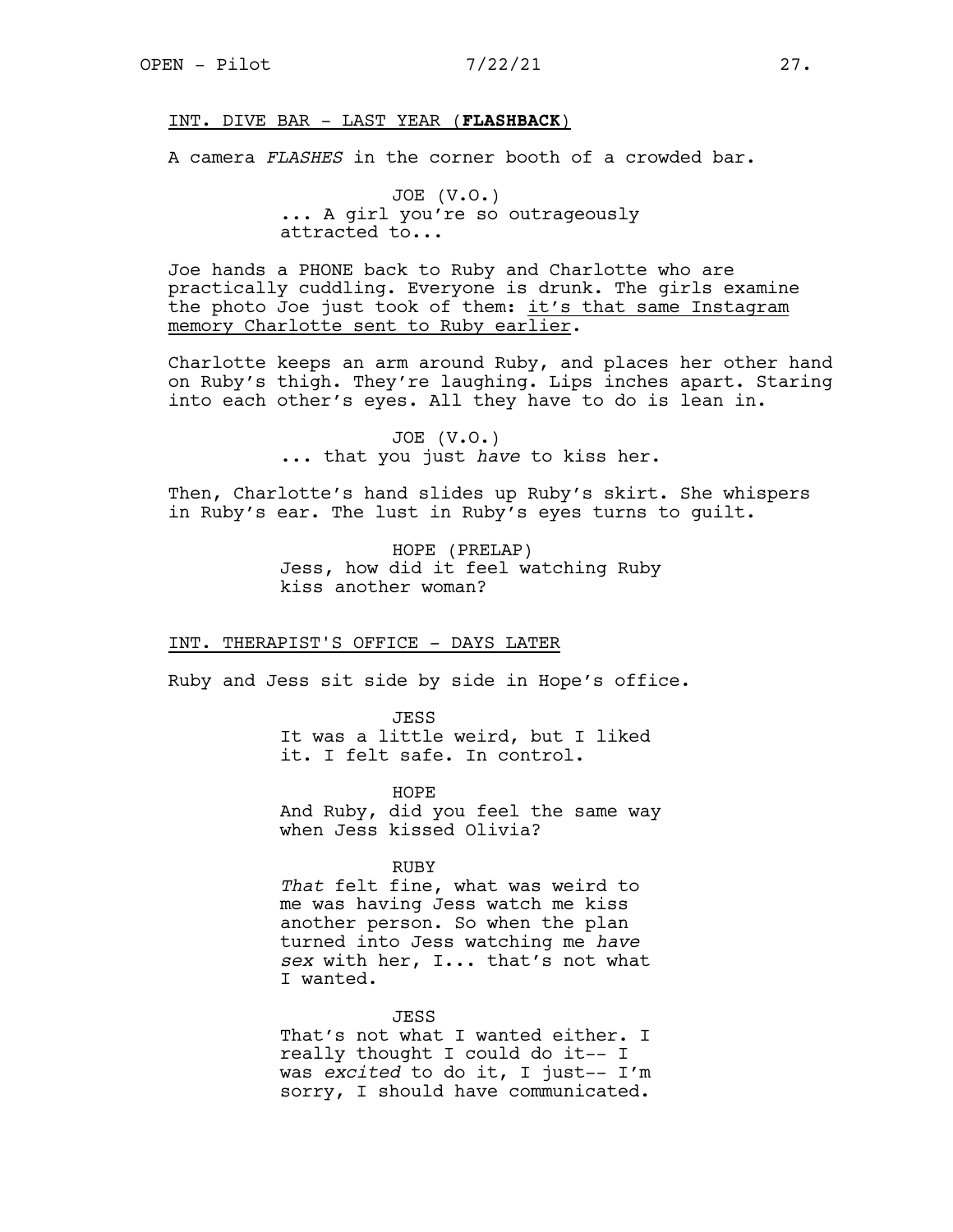HOPE Communication is *essential* when entering an open relationship.

Jess and Ruby look to each other.

RUBY Jess doesn't like that term. We've been calling it "openness."

JESS "Open relationship" makes it feel like we're gonna see other people.

HOPE Maintaining multiple relationships would be considered "polyamory."

JESS Right, that's something I'm definitely not interested in.

RUBY (quick) Me neither.

Hope studies Ruby, then writes on her legal pad. Ruby sighs.

HOPE How has physical intimacy been between the two of you?

RUBY Um, it's been a little while--

JESS That's *my* fault.

HOPE It's no one's fault. But, what makes you say that?

JESS

(beat) The last time Ruby brought me here for a couples' session, I mentioned my disordered eating. I'm finding that when sex comes up...

Jess trails off, suddenly emotional. Ruby jumps in.

RUBY She doesn't like being touched.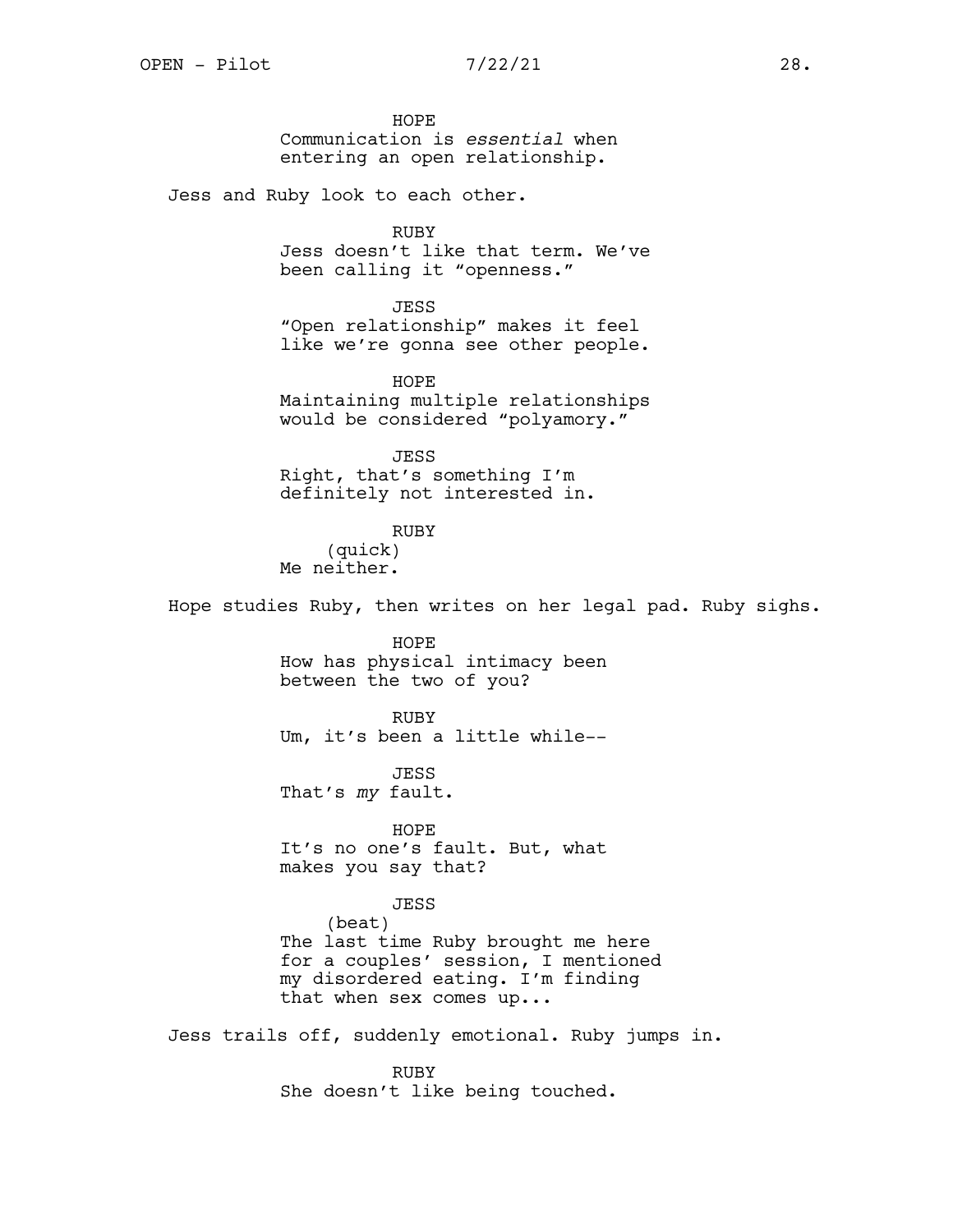JESS

*No*, it's not just that. Being touched in my day to day-- hugged, high-fived, bumped into-- it's something I have to... *endure*. Any kind of weight or pressure on me makes my *skin* crawl. I feel *so* uncomfortable in my body that it sometimes-- *hurts*-- to even have my own clothes touch me.

That's hard for Ruby to hear.

JESS (CONT'D) So when Ruby tries to engage in intimacy, I-- *my body* just doesn't want it.

That's hard for Jess to *say.*

JESS (CONT'D) I thought if I watched Ruby be intimate with someone else, it would be like... my way of participating without having to be touched.

There's an emotional beat.

HOPE Jess, are you in therapy?

JESS It's on my to-do list. Finding a therapist.

HOPE I have some recs for eating disorder specialists, if you're interested.

Jess tenses. She doesn't know that she *is* interested.

HOPE (CONT'D) In the meantime, it does sound like you guys could benefit from-- "*openness*." It'll take the pressure off having sex while Jess takes the proper steps toward recovery.

Fear flashes in Jess' eyes. "Recovery" is a scary word. Ruby and Jess look to each other. Both nervous to jump in.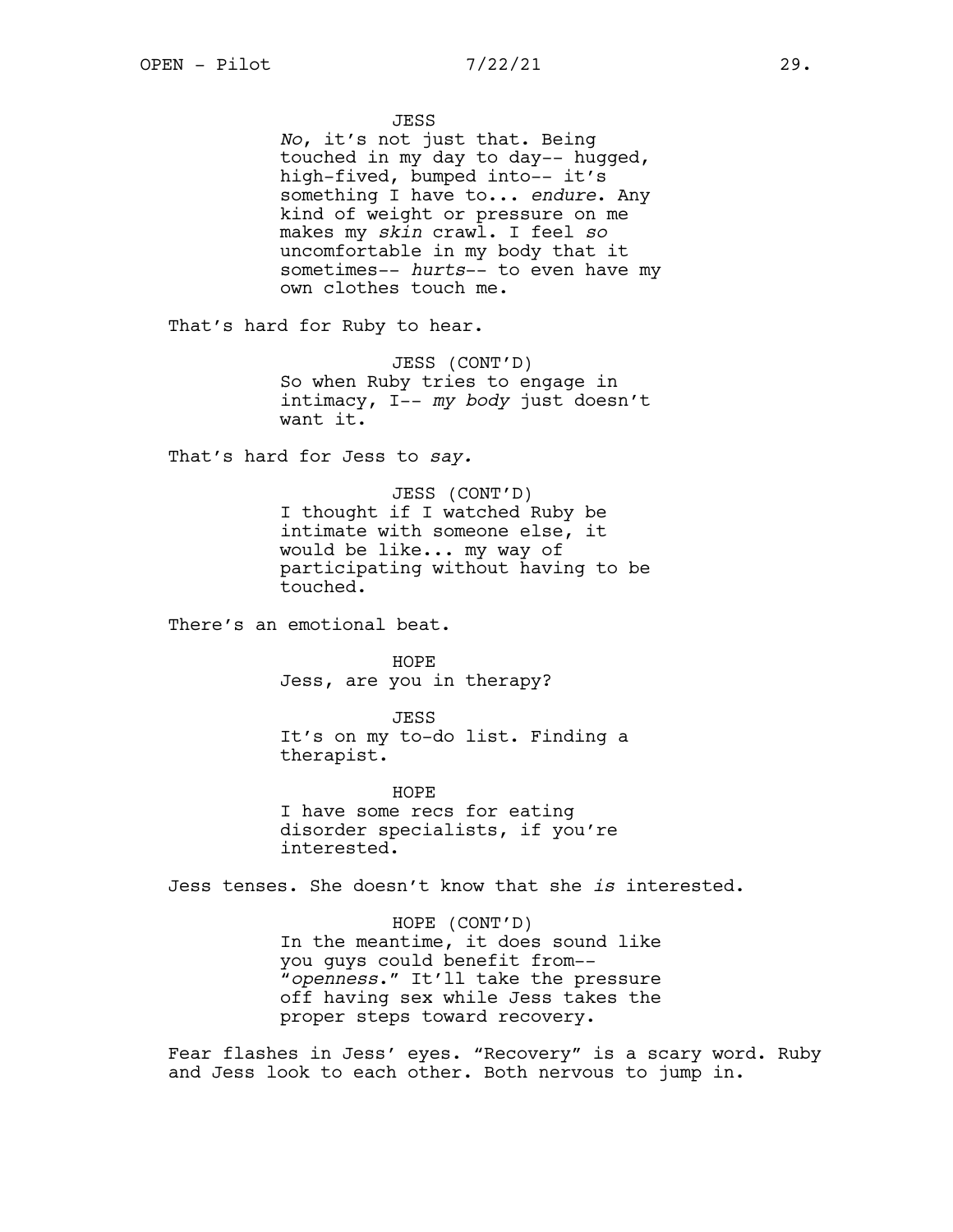# INT. DINER - DAYS LATER

Jess and Ruby sit in a booth. Ruby has a big breakfast plate. Jess sips a black coffee as she scrolls on her phone. Smiles.

JESS

What about *this* one for primary?

Jess holds up her phone to reveal a *very* sexy photo of Ruby in lingerie.

> RUBY Baby, that is *way* too sexy!

JESS *Too* sexy? You're on an app for sex!

RUBY

I can't use a thirst trap like that as my primary Tinder photo, I'll look desperate. And like, people we *know* could see it. Besides, if you zoom in, you can see my nipple.

**JESS** Free the nipple.

Jess sips her coffee. There's a long beat.

RUBY

You okay?

JESS It's just scary. I don't wanna lose you.

Ruby sets everything down and reaches across the table to hold Jess' hands.

> RUBY Hey. I'm not going anywhere. You're the love of my stupid little life.

That makes Jess laugh. Then, Ruby's phone *BUZZES* in front of Jess. She looks at the phone. Slides it to Ruby.

> JESS Charlotte texted you.

Ruby grabs the phone a little too quickly. Beat.

JESS (CONT'D) I liked that Sam Smith cover she posted.

(MORE)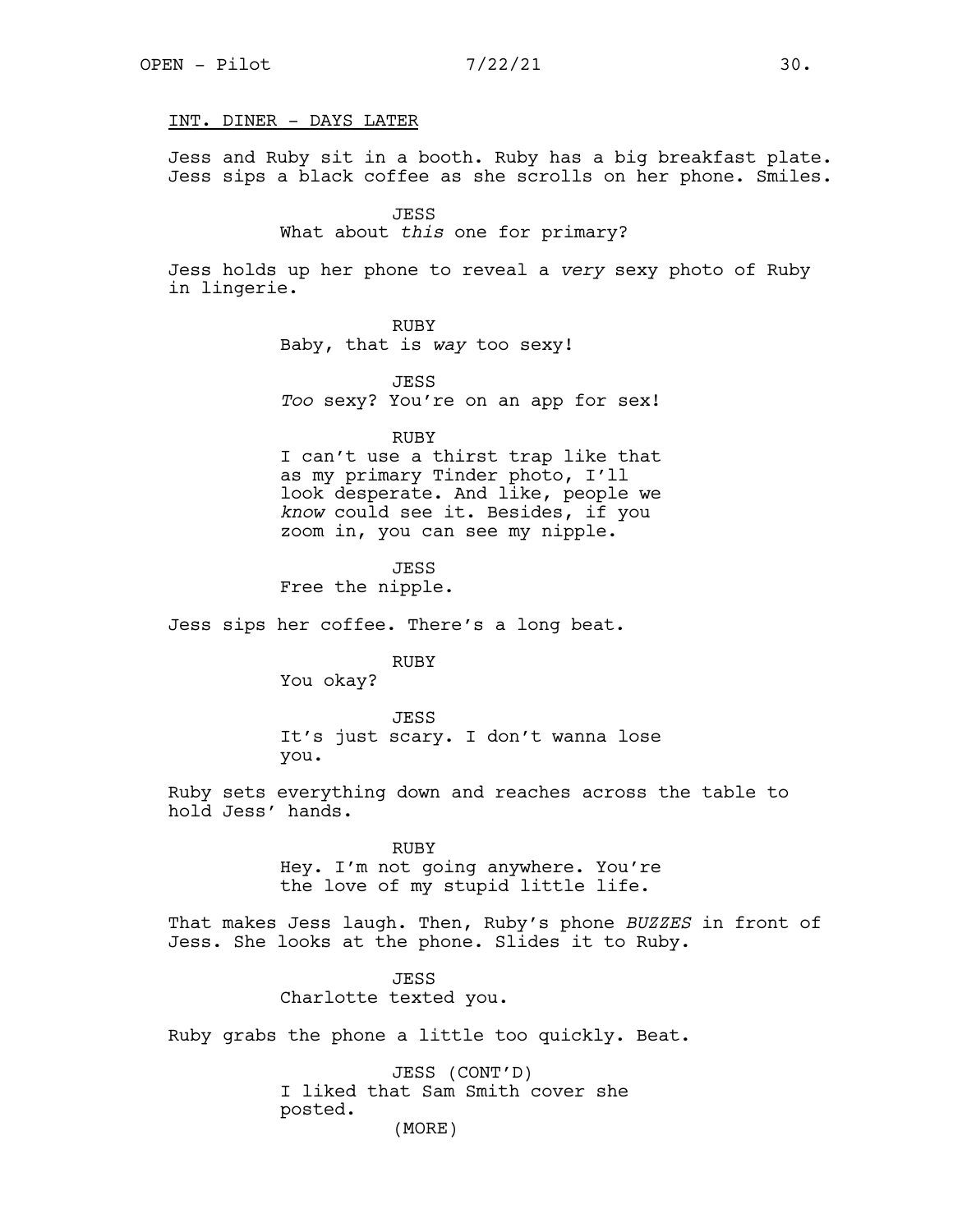(then) Is *she* gay? RUBY Who fucking knows. JESS You two always seemed a little into each other. Ruby turns red. Jess smirks, a little painfully. JESS (CONT'D) You look surprised. JESS (CONT'D)

> RUBY (struggling, caught) Charlotte? No-- I mean she's pretty. But, no I--

JESS It's okay if you think she's sexy. She *is*. Do you wanna kiss her?

RUBY

No!

Jess suppresses a laugh.

JESS You're a terrible liar.

RUBY

Shut up!

JESS

Baby, I know you. It's okay. Really. Get a drink with her if you want. And if the situation presents itself, and you wanna kiss her...

RUBY I thought we said no hooking up with friends.

JESS Well, you hate her, so technically she's *not* a friend.

They laugh at the joke both knowing it's not really a joke.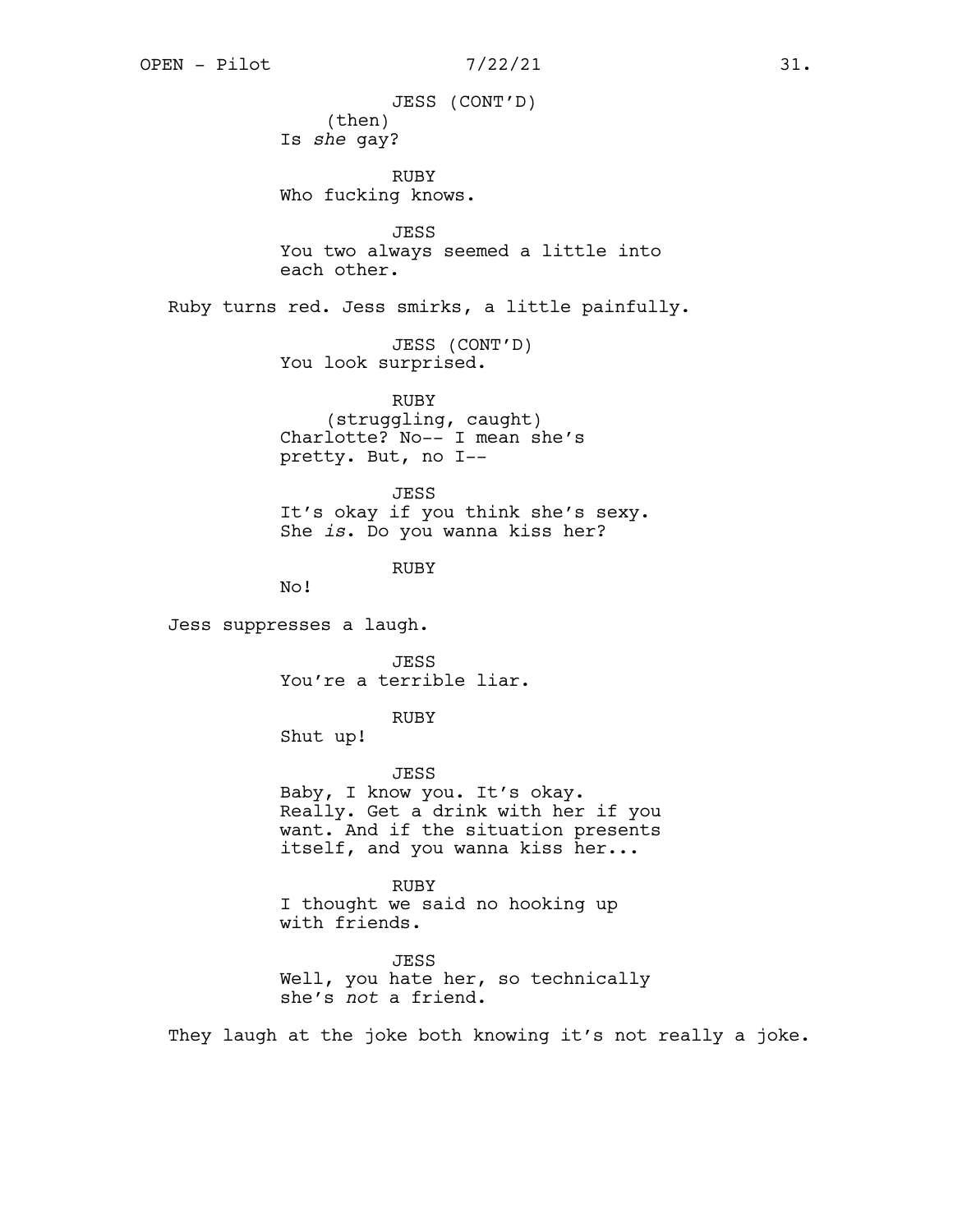RUBY I mean, that's exactly it though. I *don't* really wanna hook up with her. She's all drama. It's toxic. I don't think it'd be very fun.

Ruby's not even sure if she believes what she just said. Still, it eases Jess' mind a little.

> JESS Yeah, you're probably right. You'll have more fun on the apps anyway. I'm thinking of getting drinks with Olivia. If that's okay.

RUBY Oh. I thought you weren't ready to explore your side of the openness.

JESS I'm not, it would just be as friends. We've been texting a little and I think she'd be fun to hang out with. And you and I are always talking about how we need more queer friends.

Ruby isn't sure how she feels about this. Nevertheless--

RUBY

Right. Yeah, okay, that's fine with me. She seemed nice.

**JESS** 

Cool.

RUBY So we're really doing this.

JESS (nods) We're really doing this.

Off their excitement and anxiety--

# INT. APARTMENT - NIGHT (DAYS LATER)

Jess steps out of the bathroom, all dolled up. Ruby comes out of the bedroom dressed in her best Emo Nite outfit. Eye makeup dark as her soul. Looking a little anxious, but ready to scream-sing MCR all night long.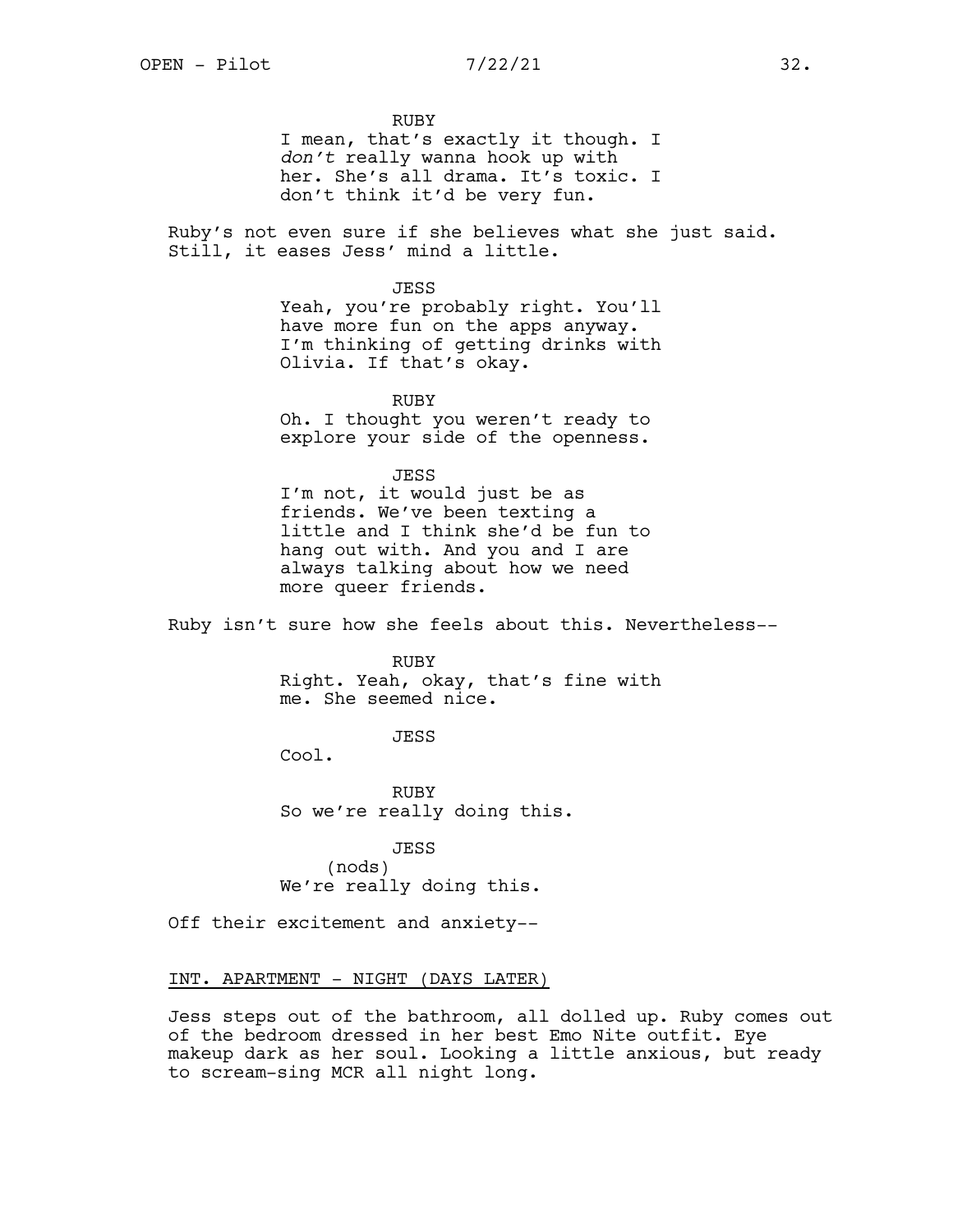JESS Baby, you look *hot*.

RUBY Thanks, baby, so do you. Where are you meeting Olivia?

JESS

Back at The Lizzie. Is Hinge Cutie gonna be at Emo Nite tonight?

RUBY

She said she "might swing by with some friends," which is, ya know- code for, "I'm blowing you off."

JESS

(amused)

That's not what that means, she's probably just trying to get a group together. Either way, just have a good time with Joe. Should we do ground rules for tonight?

RUBY

Yes. I know you're just getting drinks as friends, but if you wanna make out a little, I'm comfortable with that. Just, nothing further.

**JESS** 

Great. And I am comfortable with... whatever you want to do.

RUBY Wait, what? So like, you'd be cool if I just went and fucked someone in the Echoplex bathroom tonight?

JESS

I mean, that sounds gross, but go for it.

## RUBY

That's insane! This is our first time exploring our openness!

JESS

Baby, just because I give you the permission doesn't mean you have to take it. I trust you. Have fun.

Ruby lets that calm her. Jess gives her a peck on the cheek, then leaves.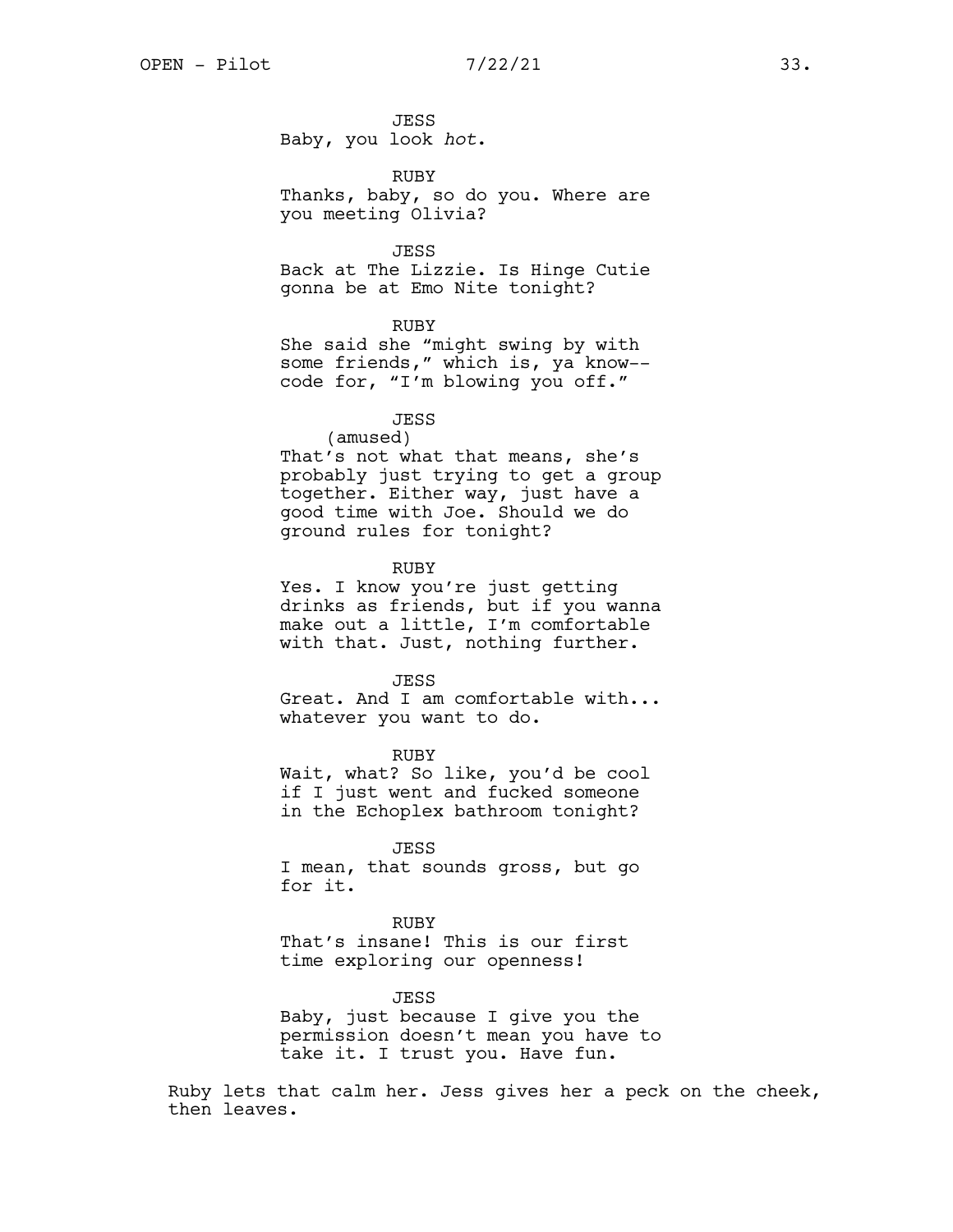Ruby gathers her things. Her phone *BUZZES* with a text:

## **From: CHARLOTTE DENVER Come over.**

And there's a PHOTO attached: Charlotte lays on the bed,<br>smirking all sexy at the camera... completely topless. Ruby's jaw drops. Her heart races. She types back:

> **To: CHARLOTTE DENVER Fuck. You look good. Be there in 15.**

Ruby goes to the freezer, heart racing. Pours herself a SHOT OF TEQUILA. Shoots. Pours another. Shoots. One more. Shoots. Then, her phone *BUZZES* again:

# **From: CHARLOTTE DENVER Omg I'm so sorry, wrong person!**

Ruby turns beet red. Her blood runs cold and hot at the same time. *Is this bitch for fucking real right now?* Ruby throws her phone down on the counter. Takes another shot of tequila. She picks her phone back up. Looks at Charlotte's half naked body. Throws the phone again.

Ruby sits on the couch and UNZIPS her black jeans. She shoves her hand down her pants. Moves it around, almost angrily.

> RACHEL WEISZ (O.S.) Such a naughty girl.

Ruby turns to see Rachel Weisz sitting on the kitchen counter.

## RUBY

## Get over here.

Rachel Weisz obeys. She straddles Ruby and kisses her, hard.<br>Ruby's hands wander all over Rachel Weisz's body. Then, the woman whispers in Ruby's ear...

> RACHEL WEISZ I brought someone with me this time.

Ruby cocks her head, confused.

CHARLOTTE (O.S.)

Hi, Ruby.

A topless Charlotte steps out from behind the kitchen counter. She approaches. Ruby can't believe her eyes.